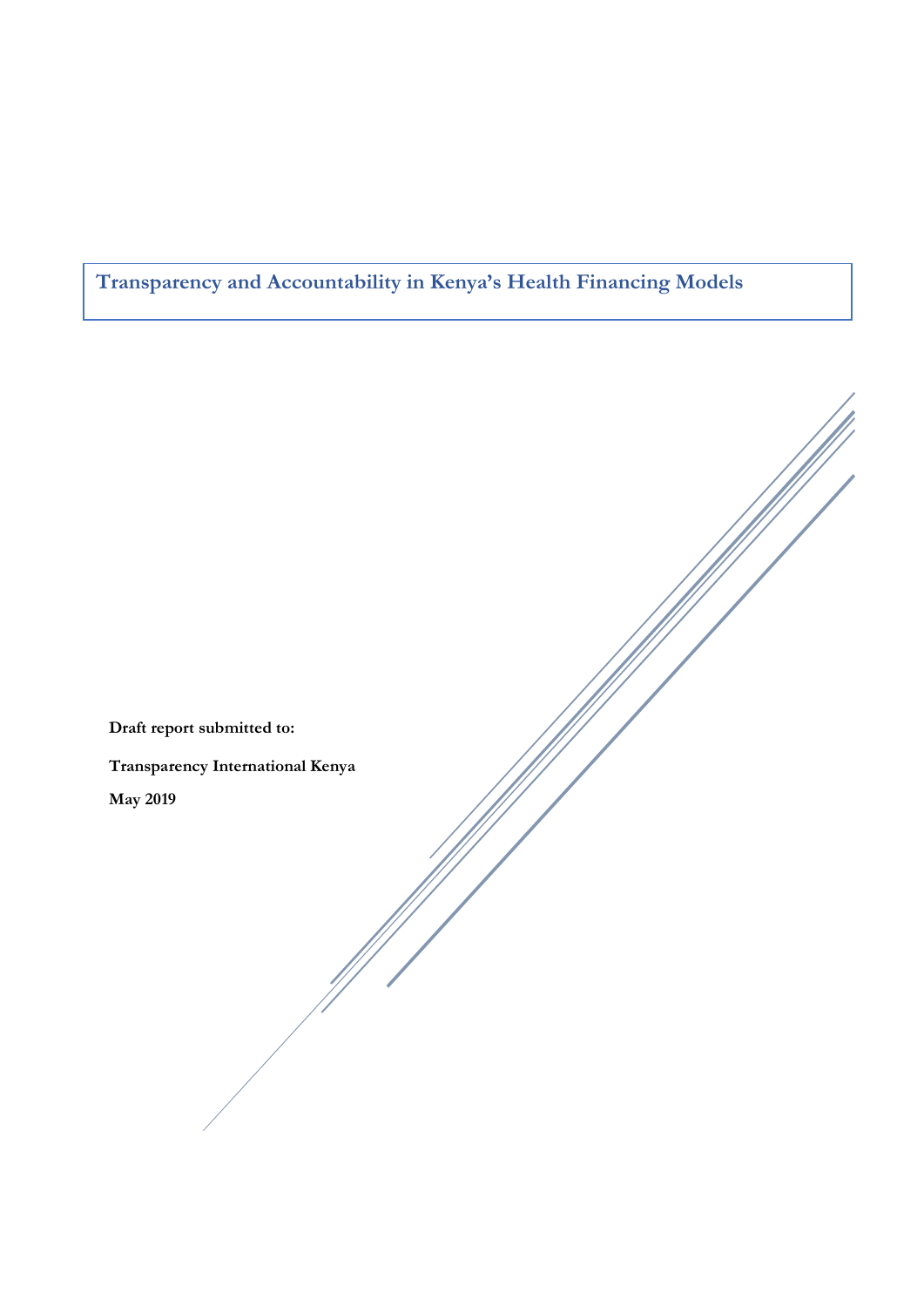## **Table of Contents**

|              | Transparency and Accountability in Kenya's Health Financing Models0 |  |  |  |  |
|--------------|---------------------------------------------------------------------|--|--|--|--|
| $\mathbf{1}$ |                                                                     |  |  |  |  |
|              | 1.1                                                                 |  |  |  |  |
|              | 1.2                                                                 |  |  |  |  |
| 2            |                                                                     |  |  |  |  |
| 3            |                                                                     |  |  |  |  |
| 4            |                                                                     |  |  |  |  |
| 5            |                                                                     |  |  |  |  |
| 6            |                                                                     |  |  |  |  |
|              | 6.1                                                                 |  |  |  |  |
|              | 6.2                                                                 |  |  |  |  |
|              | 6.3                                                                 |  |  |  |  |
|              | 6.4                                                                 |  |  |  |  |
| 7            |                                                                     |  |  |  |  |
|              | 7.1                                                                 |  |  |  |  |
|              | 7.2                                                                 |  |  |  |  |
|              | 7.3                                                                 |  |  |  |  |
|              | 7.3.1                                                               |  |  |  |  |
|              | 7.3.2                                                               |  |  |  |  |
|              | 7.3.3                                                               |  |  |  |  |
|              | 7.3.4                                                               |  |  |  |  |
|              | 7.3.5                                                               |  |  |  |  |
|              | 7.3.6                                                               |  |  |  |  |
|              | 7.4                                                                 |  |  |  |  |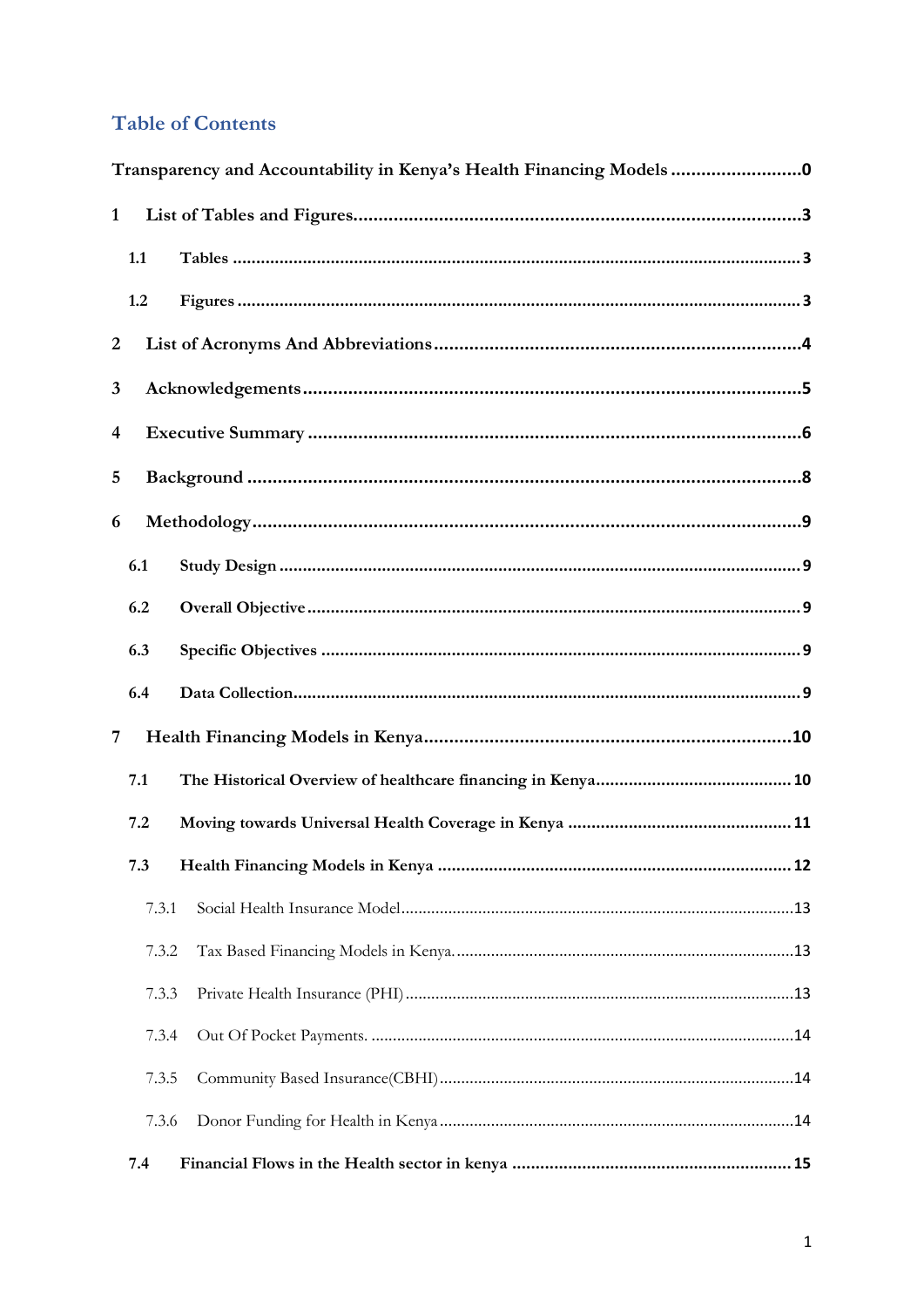| Findings in Relation to Transparency and Accountability in the Health Financing<br>8      |  |  |  |  |
|-------------------------------------------------------------------------------------------|--|--|--|--|
|                                                                                           |  |  |  |  |
| 8.1                                                                                       |  |  |  |  |
| 8.2                                                                                       |  |  |  |  |
| 8.3                                                                                       |  |  |  |  |
| 8.4                                                                                       |  |  |  |  |
| 9                                                                                         |  |  |  |  |
| 10                                                                                        |  |  |  |  |
| 11                                                                                        |  |  |  |  |
|                                                                                           |  |  |  |  |
| Annex 1: Assesing value for money considerations in the Kenyan health financing<br>11.1   |  |  |  |  |
| 11.2                                                                                      |  |  |  |  |
| 11.3<br>Annex 3: Assessing how the financing models are providing an enabling environment |  |  |  |  |
| 11.4                                                                                      |  |  |  |  |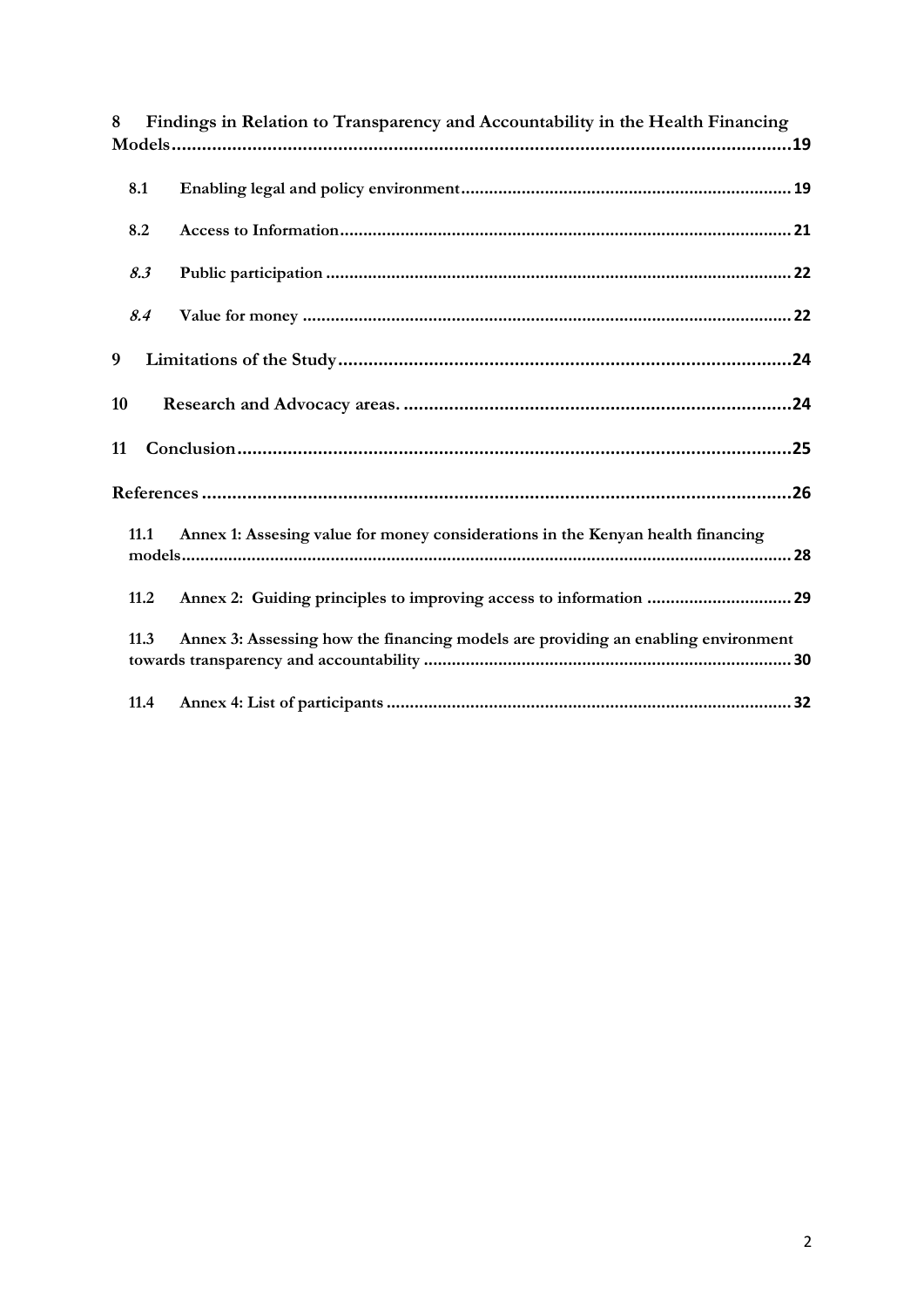### <span id="page-3-1"></span><span id="page-3-0"></span>**1 List of Tables and Figures 1.1 Tables**

<span id="page-3-2"></span>

| Table 1: The historical chronology of the evolving nature of health financing in Kenya11        |
|-------------------------------------------------------------------------------------------------|
|                                                                                                 |
| Table 3: Legal provisions and structures that enforce transparency and accountability in health |
|                                                                                                 |
| 1.2 Figures                                                                                     |
|                                                                                                 |
| Figure 2: Schematic diagram showing finacial flows in the health sector in Kenya 17             |
|                                                                                                 |
| Figure 4: Trend in budgetary allocation to health as a proportion of the National Budget19      |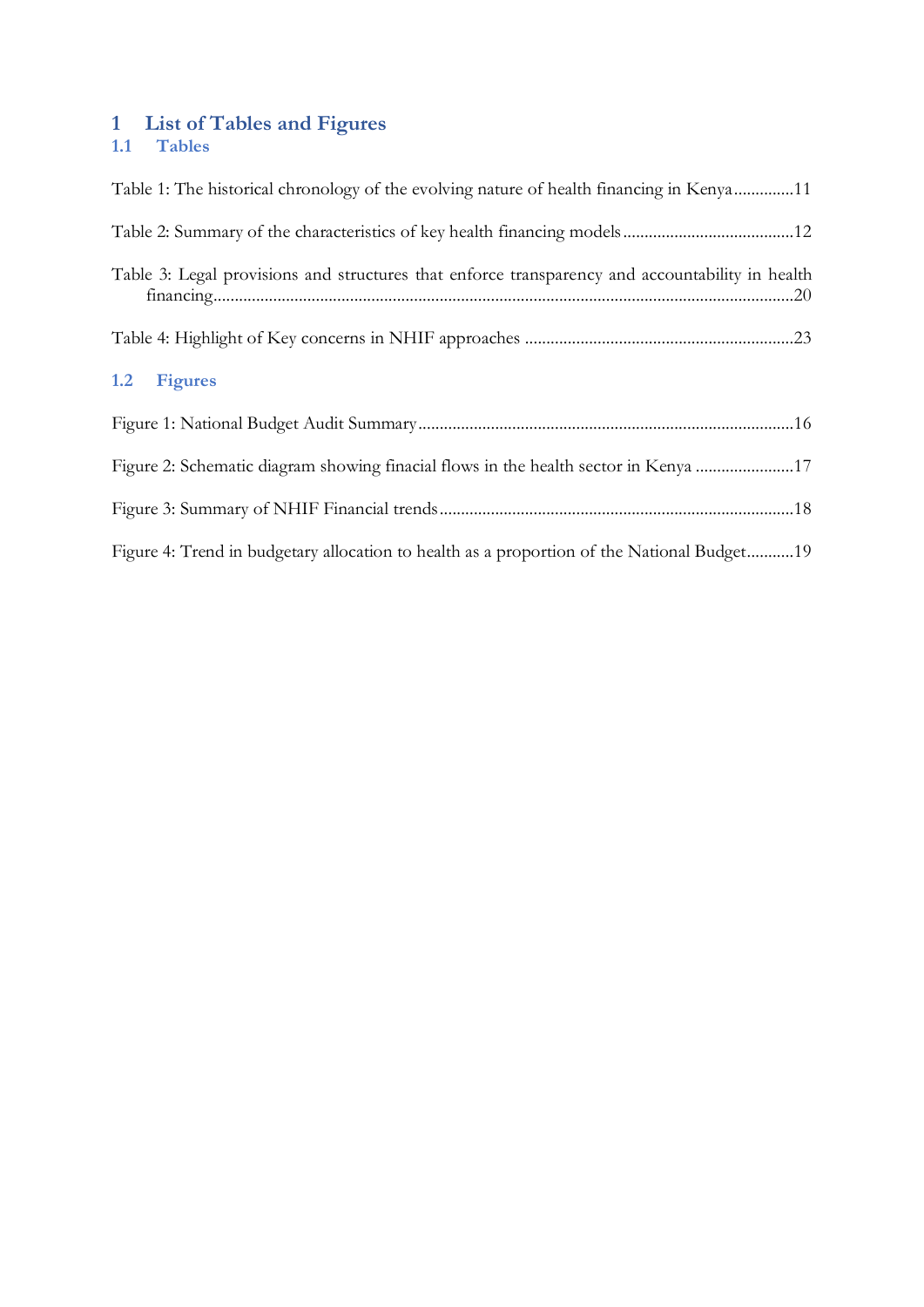# <span id="page-4-0"></span>**2 List of Acronyms And Abbreviations**

| <b>CBHI</b>  | Community Based Health Insurance.                    |
|--------------|------------------------------------------------------|
| <b>HISP</b>  | Health Insurance Subsidies Program                   |
| <b>HSSF</b>  | Health Sector Services Fund                          |
| <b>IFMIS</b> | Integrated Financial Management Information System   |
| <b>KEML</b>  | Kenya Essential Medicines List                       |
| <b>KEMSA</b> | Kenya Medical Supplies Authority                     |
| <b>KEPH</b>  | Kenya Essential Package for Health                   |
| <b>MDGs</b>  | Millenium Development Goals                          |
| <b>MES</b>   | Medical Equipment Scheme                             |
| <b>MOH</b>   | Ministry of Health                                   |
| <b>NHIF</b>  | National Hospital Insurance Fund                     |
| <b>NHA</b>   | National Health Accounts                             |
| <b>OBA</b>   | Output Based Approach                                |
| <b>OOP</b>   | Out-of-Pocket Payments                               |
| PHI          | Private Health Insurance                             |
| <b>SDGs</b>  | Sustainable Development Goals                        |
| <b>SHI</b>   | Social Health Insurance                              |
| <b>UHC</b>   | Universal health Coverage                            |
| UHC-EBP      | Universal Health Coverage Essentail Benefits Package |
| <b>WHO</b>   | World Health Organisation                            |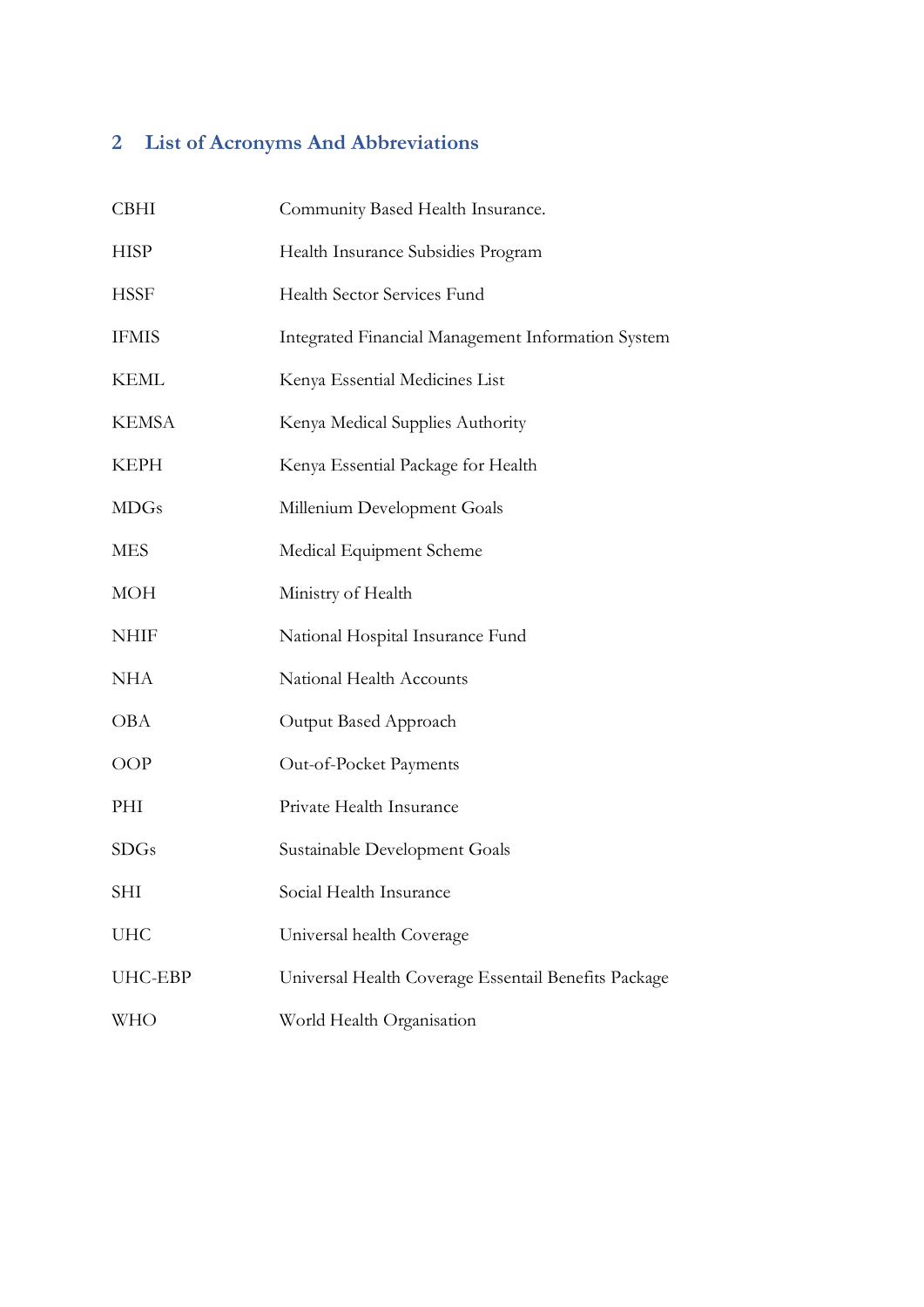## <span id="page-5-0"></span>**3 Acknowledgements**

This study report was developed through an extensive review of documents and validation process through a stakeholders' workshop. I would like to acknowledge the efforts of all those institutions and individuals who participated and contributed information that was vital to enrich and inform this study report.

I would like acknowledge Titus Gitonga and Samuel Komu of Transparency International (TI) Kenya, for coordination, technical input and commitment during the process of collecting and collating Information for this study report. I also wish to thank all stakeholders who participated in the inception workshop as well as the validation workshop held in Nairobi (Annex 4).

I wish to thank all government departments especially the office of the Auditor general and the Controller of Budget for their participation and invaluable inputs during the process of development.

Finally, I wish thank all those who contributed directly or indirectly to the development of this study report.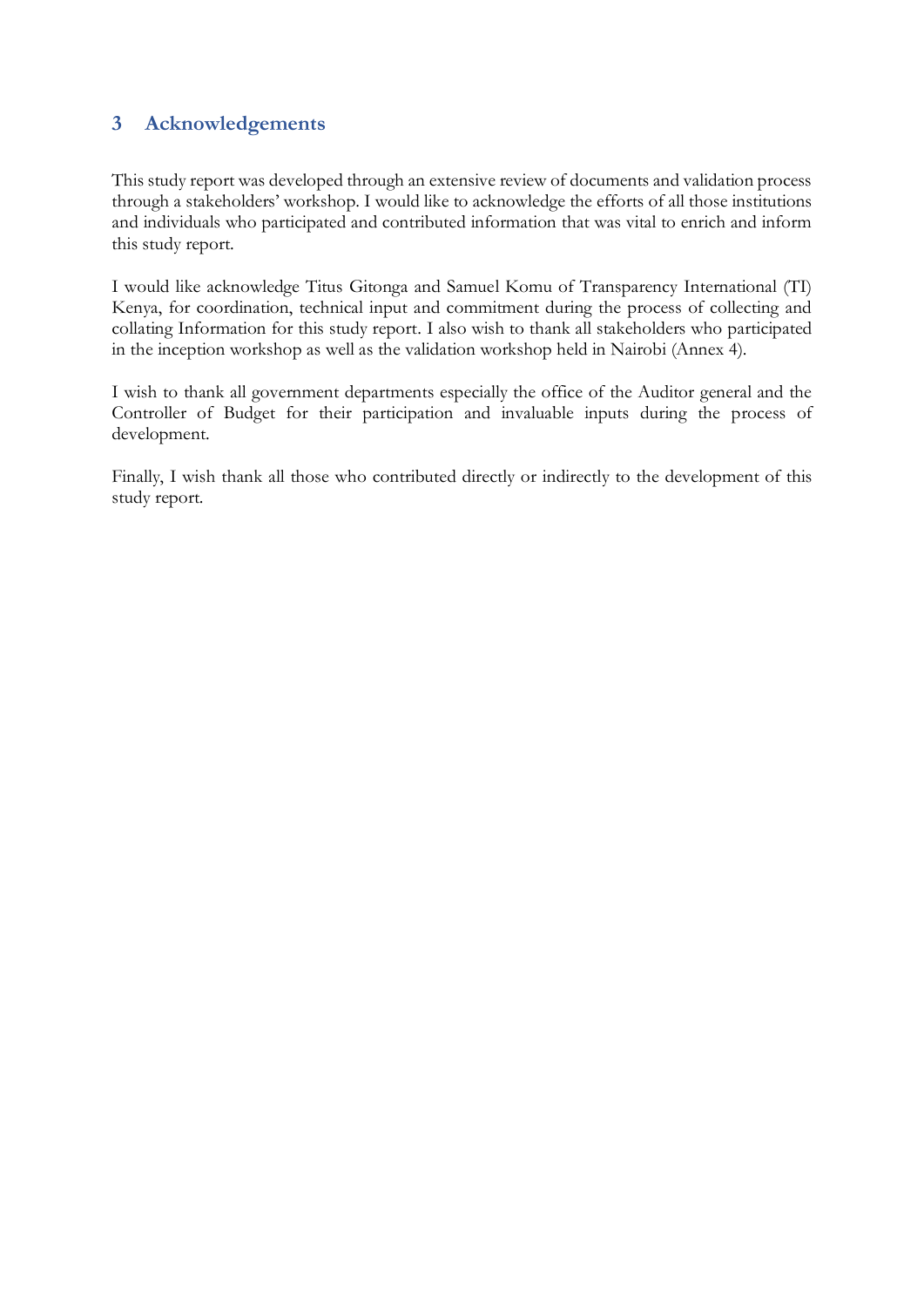#### <span id="page-6-0"></span>**4 Executive Summary**

In August 2010, Kenya adopted a new constitution that created a devolved system of governance that consists of National Government and 47 County (sub-national) Governments. Under the new dispensation, health is a devolved function that is shared across the two levels. The responsibility for health service delivery is assigned to the Counties while policy, quality assurance, capacity building and management of national referral hospitals remain the national's government responsibility. In 2017, the government of Kenya made a commitment of accelerating its progress to achieving Universal Health Coverage (UHC) by 2022 and has taken a number of steps to reform the healthcare system towards achieving this goal.

Globally, the United Nations 2030 Agenda for Sustainable Development identified 17 Sustainable Development Goals (SDGs), to succeed the Millennium Development Goals (MDGs) and to be achieved by 2030. Attainment of good health and well-being is SDG 3, with target 3.8 spelling out the need to achieve Universal Health Coverage (UHC), including financial risk protection, access to quality essential health services, and medicines and vaccines for all.

The Constitution, under the Bill of Rights puts a responsibility on the State to ensure equitable, affordable and quality health care to all Kenyans. Despite these Constitutional requirements and safeguards for the right to health services, there continues to be persistent inadequacies in the health sector that have faced Kenya since independence largely due to stagnant or declining budgets for health, system inefficiencies, human resource deficiencies, and unaffordable quality health services. Transparency and Accountability especially on resources for the Health sector has also been wanting. It is in view of these shortcomings that the need to assess the effectiveness of health financing models in Kenya was necessary.

There are six major sources of financing health care in Kenya:

- 1. Tax-based financing: Financing of healthcare using tax revenues through the ministry of health.
- 2. Social health insurance (NHIF): Pay roll-based contributions by the formally employed and voluntary contributions by those in the informal sector. The government also provides funds to NHIF to provide coverage for different population groups.
- 3. Private health insurance: Voluntary contributions as well as employer-based groups
- 4. Community-based health insurance
- 5. Donor funding
- 6. Out-of-pocket payments: payments made at the point of care.

Some of the key findings of the study are:

- 1. Allocation to health by the government has been declining with an average of 4.5% in the last 3 years, way below the proposed 15% in the Abuja Declaration.
- 2. Despite legal requirements for the different health sector players to enhance mechanisms to ensure ease of access to information by the public, most institutions and counties do not have core information such as funds allocations, disbursements and expenditures accessible to the public. There is very little information on NHIF reimbursements for claims available to the public. This applies to institutions such as KEMSA that are tasked with providing core services to the health sector.
- 3. A number of health policy interventions in Kenya are largely driven by policymakers with very little public participation. One such example is the Medical Equipment Scheme (MES)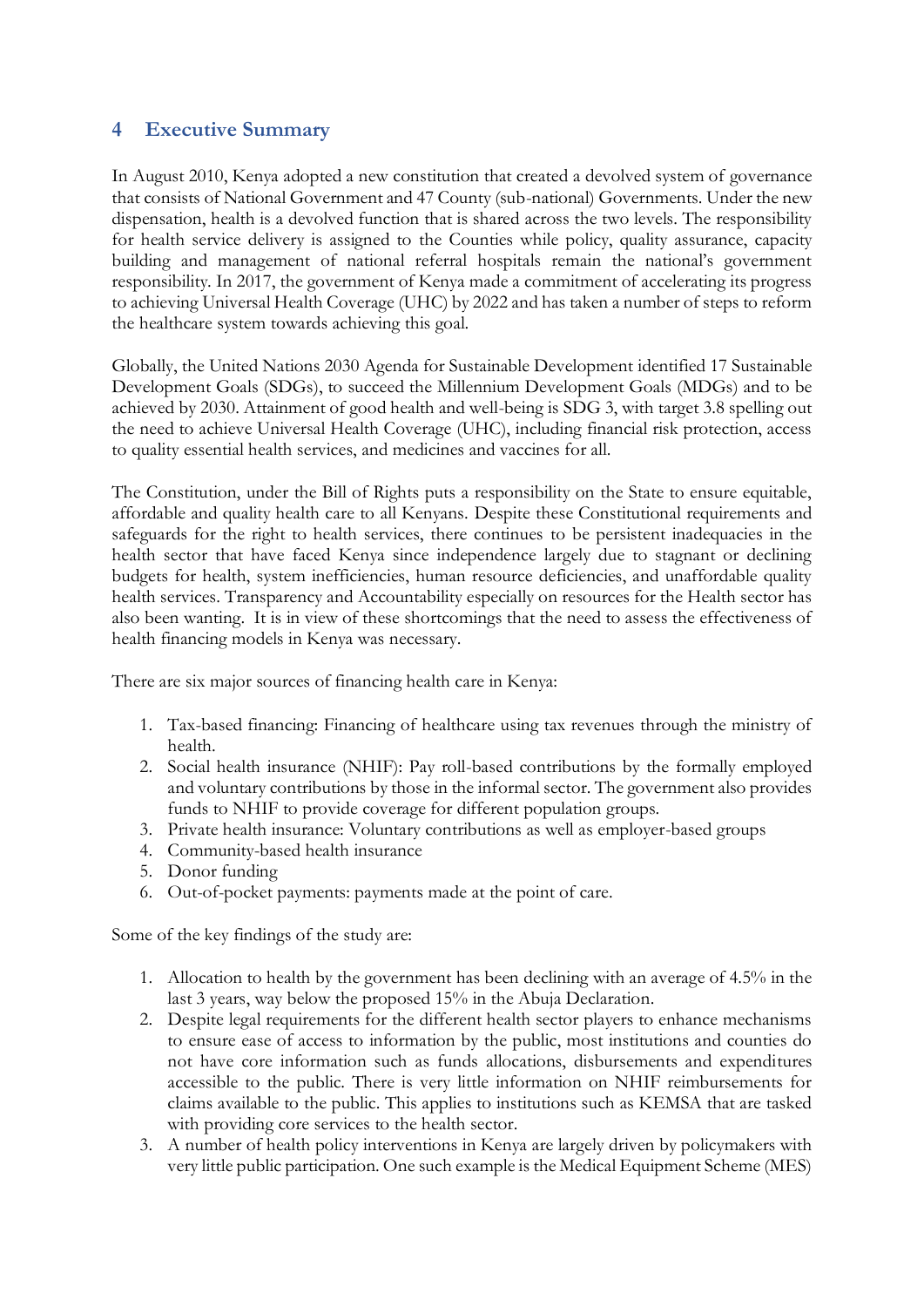which was designed and executed by the National Government with very little particpation by the counties and the public in general. This has resulted in very low utilization of the leased equipments largely due to lack of required infrastructure and human resource.

4. Both NHIF and private health insurance companies have registered higher reimbursements to Private facilities and very low reimbursements to public facilities. This has served to increase inequity in access to healthcare in Kenya largely due to low financial flows to public facilities which are there primary source of care for majority of the Kenyan poor. Moreover, the services in Private facilities are more expensive compared to pubic facilities. This to a large extent raises sustainability concerns especially as the government moves to ensure coverage for all.

<span id="page-7-0"></span>Based on the findings of this review, there is no perfect model of financing healthcare in Kenya so far. Most countries use a mix of two or more financing models to fund healthcare. To develop a sustainable health financing model for Kenya, there is need to work on an essential benefit package of health services while putting in place strategies to cushion the poor through subsidy programs. There is also need to ensure that public funds are primarily invested in public goods. This can be achieved through establishment of an enabling environment, enhanced public participation and access to information to enhance oversight mechanisms and value for money. It is important for the government to invest more in preventive and promotive healthcare interventions as they derive more value for money. Financing healthcare should always be viewed as an investment towards a healthy and productive population who provide the human capital towards economic growth of a nation.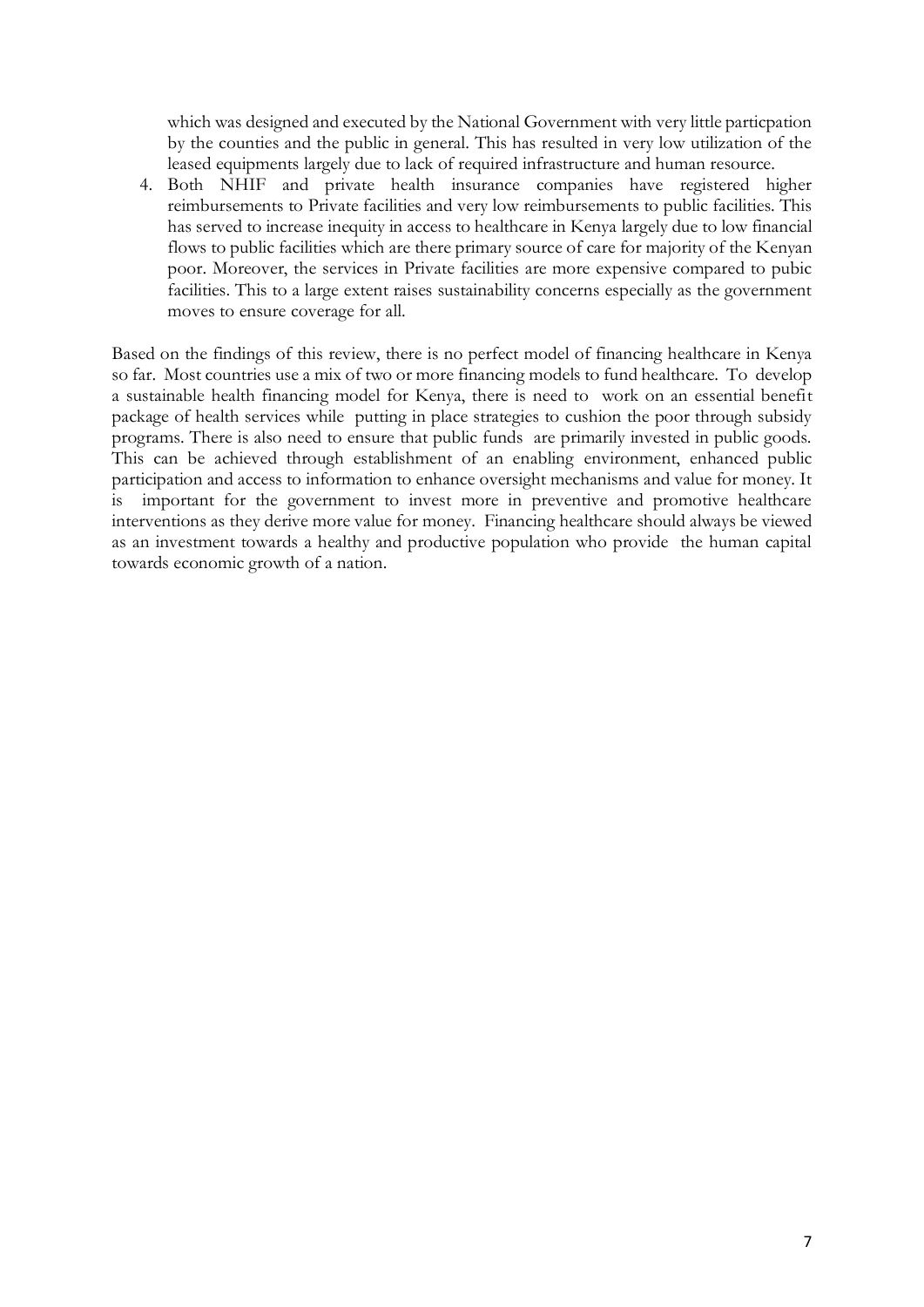### **5 Background**

The World Health Organization (WHO) recognizes good governance as one of the six pillars of a health system. The 2010 World Health Report estimated that about 20–40% of potential health gains from health spending are lost through inefficiencies, such as losses from the health system due to waste, corruption and fraud. The sustainable development goals (SDGs), moreso SDG 16 highlight the critical role of governance across all sectors, including health through (i) promoting the rule of law; (ii) preventing corrupt practices; (iii) developing accountable and transparent institutions; (iv) ensuring responsive, inclusive and participatory decision-making processes; and (v) ensuring public access to information. Transparency and accountability can curb corruption and other unethical practices, leading to improve public trust in institutions.

In August 2010, Kenya adopted a new constitution, which among other provisions, entrenched the Bill of Rights that puts a responsibility on the State to ensure equitable, affordable and quality health care to all Kenyans. The government is therefore obliged to ensure access to the highest attainable standards of health to all while ensuring a people-driven, rights–based approach to health. The Constitution in article 10 entrenches citizen participation an integral part of Kenya's governance system. As entrenched in Article 174(c), devolution serves to to "enhance the participation of people in the exercise of the powers of the State and in making decisions affecting them."

The constitution created a devolved system of governance that consists of National Government and 47 County (sub-national) Governments. Under the new dispensation, health is a devolved function that is shared across the two levels. The responsibility for health service delivery is assigned to the Counties while policy, quality assurance, capacity building and management of national referral hospitals remain the national's government responsibility.

Despite these Constitutional requirements and safeguards for the right to health services, the highest attainable health standards and public participation, there continues to be persistent inadequacies in the health sector that have faced Kenya since independence. The Health Sector in Kenya has struggled with stagnant or declining budgets for health, system inefficiencies, human resource deficiencies, and unaffordable quality health services.

Transparency and Accountability especially on resources for the Health sector has also been wanting. In 2017 for instance, the Health Sector witnessed major challenges flowing from industrial unrests by health practitioners, corruption and poor service delivery leading to wastage of public funds. The U.S. Embassy to Kenya on May 9, 2017 reported the suspension of approximately \$21 million (2.1 billion KSH) in assistance to the Kenyan Ministry of Health. According to the U.S government, these drastic measures resulted due to ongoing concerns about reports of corruption and weak accounting procedures at the Ministry of Health.

It is in view of these shortcomings identified in achieving Kenyans' health goals as set out in the Constitution and other policy and legal frameworks that the need to assess the effectiveness of health financing models in Kenya was necessary. This study therefore served to review the various health financing models in existence including through the Kenya National and County Budgets, the National Health Insurance Fund (NHIF), Private Health Insurance Companies, Development Partners (Including Donors, Faith Based and Non-Governmental Organisations) and Public Private Partnerships. The study also sought to determine how each of the models and avenues for health financing respond to Transparency and Accountability principles as elucidated in the Constitution including: access to information, public participation and value for money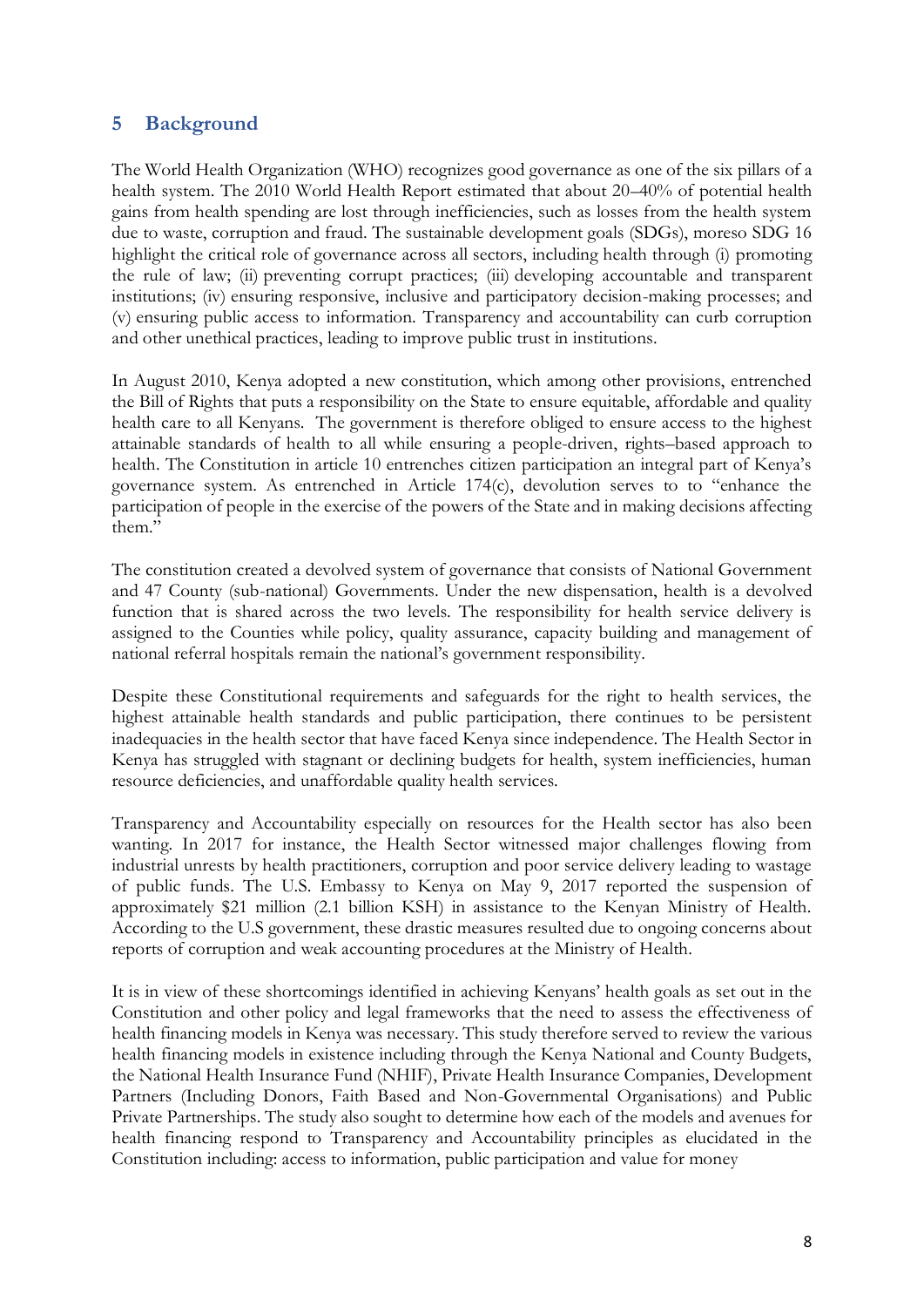### <span id="page-9-0"></span>**6 Methodology**

#### <span id="page-9-1"></span>**6.1 Study Design**

The study adopted a qualitative approach mainly through document reviews. The information gathered was triangulated through an engagement with stakeholders in a validation workshop.

#### <span id="page-9-2"></span>**6.2 Overall Objective**

To conduct study and develop a research paper on transparency and accountability in Kenya's health financing models.

#### <span id="page-9-3"></span>**6.3 Specific Objectives**

- 1. Identify and explain the various health financing models in use in Kenya.
- 2. Evaluate the feasibility and attractiveness of the various models according to the following categories:
	- a. **Enabling Environment:** any laws, policies, rules, or regulations, at both a national and county-level, that might impede the effectiveness of the various health financing models.
	- b. **Access to Information:** the extent to which the public and private health institutions have published and publicized any important information relating to health financing with a view of promoting transparency and accountability.
	- c. **Public participation:** the extent to which public health financing models allow for effective public participation in their formation and implementation including transparency, accountability and feedback mechanisms.
	- d. **Value for money:** how the various health financing models respond to the need to ensure value for money in provision of services and health resources.
- 3. Recommend the most appropriate model(s), if any, with workable strategies identified to enhance people centered transparency and accountability principles in the health financing models.

#### <span id="page-9-4"></span>**6.4 Data Collection**

Data collection was conducted between December 2018 and February 2019.

The data collection process involved the following:

- 1. A comprehensive literature review of available materials on the transparency and accountability of Kenya's health financing models. This involved desk reviews of peerreviewed publications as well as reports and publications from key institutions in health financing in Kenya and globally.
- 2. Validation Workshop: A half-day workshop held, bringing together key stakeholders in the health sector. The workshop served as a platform to present results and receive feedback on the information gathered in activity 1 and 2.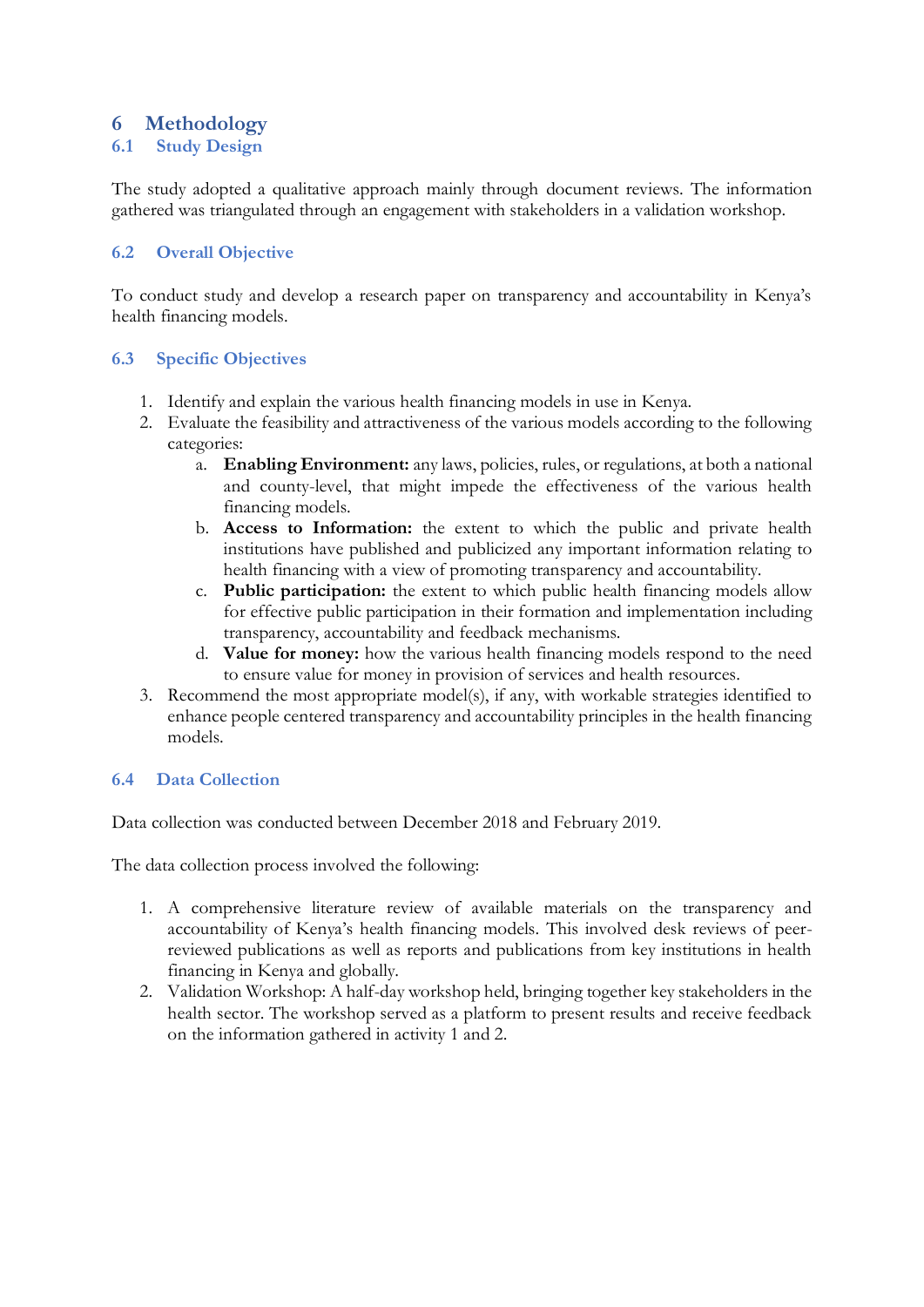## <span id="page-10-0"></span>**7 Health Financing Models in Kenya**

## <span id="page-10-1"></span>**7.1 The Historical Overview of healthcare financing in Kenya**

Since independence in 1963, Kenya has had a predominantly tax-funded health system, but gradually introduced a series of health financing policy changes as highlighted in Table 1 below. In 1989, user fees, or 'cost-sharing' model was introduced (G, 1991). User fees were abolished for outpatient care in 1990, inspired by concerns about social justice, but re-introduced in 1992 because of budgetary constraints (Guy, et al., 2007). Public health facilities instituted a waiving mechanism to protect the very poor that could not afford the user fees. Children under five years of age were exempted from all charges.

In 2004, an attempt to establish a universal social health insurance scheme failed after the government deemed it to be too expensive and unsustainable (Kimani et al. 2012). Below is a table outlining the historical chronology of the evolving nature of health financing in Kenya

| Year                    | Policy                                                                                                                                                                                                                                                                                                                 | Implications                                                                                                                                                                                                             |
|-------------------------|------------------------------------------------------------------------------------------------------------------------------------------------------------------------------------------------------------------------------------------------------------------------------------------------------------------------|--------------------------------------------------------------------------------------------------------------------------------------------------------------------------------------------------------------------------|
| Pre-Colonial to<br>1965 | User Fees in all public facilities                                                                                                                                                                                                                                                                                     | Inequity in access and utilization of<br>healthcare                                                                                                                                                                      |
| 1965                    | User fees removed at all public health<br>facilities. Health services provided for free<br>and funded predominantly through tax<br>revenue                                                                                                                                                                             | Enhanced access to healthcare for all.                                                                                                                                                                                   |
| 1989                    | User fees introduced in all levels of care.                                                                                                                                                                                                                                                                            | Negatively impacted demand for health<br>care especially among the poorest<br>population                                                                                                                                 |
| 1990                    | User fees suspended in all public health<br>facilities. Waivers and exemption put in<br>place to protect the poor and vulnerable.                                                                                                                                                                                      | Increase in utilisation of healthcare                                                                                                                                                                                    |
| 1991-2003               | User fees were re-introduced in 1991,<br>through a phased implementation<br>approach stating from hospital level.<br>Children under five, special<br>conditions/services like immunisation and<br>tuberculosis were exempted from<br>payment.                                                                          | This presented major barrier to access<br>coupled with high out-of-pocket<br>payment.                                                                                                                                    |
| 2004                    | User fees abolished at dispensaries and<br>health centres (the lowest level of care),<br>and instead a registration fees of Kenya<br>shillings 10 and 20 respectively was<br>introduced. Children under five, the poor,<br>special conditions/services like malaria<br>and tuberculosis were exempted from<br>payment. | Utilisation increased by 70%; the large<br>increased was not sustained, although in<br>general utilisations was 30% higher than<br>before user fee removal. Adherence to<br>the policy was low, due to cash<br>shortages |
| 2007                    | All fees for deliveries at public health<br>facilities were abolished                                                                                                                                                                                                                                                  | No data on extent to which policy was<br>implemented and no evaluation has<br>taken place.                                                                                                                               |
| 2010                    | A health sector services fund (HSSF) that<br>compensates facilities for lost revenue<br>associated with user fee removal<br>introduced. Dispensaries and health<br>centre receive funds directly into their<br>bank accounts from the treasury.                                                                        | Possible positive impacts on adherence<br>to fee removal policy and equity.                                                                                                                                              |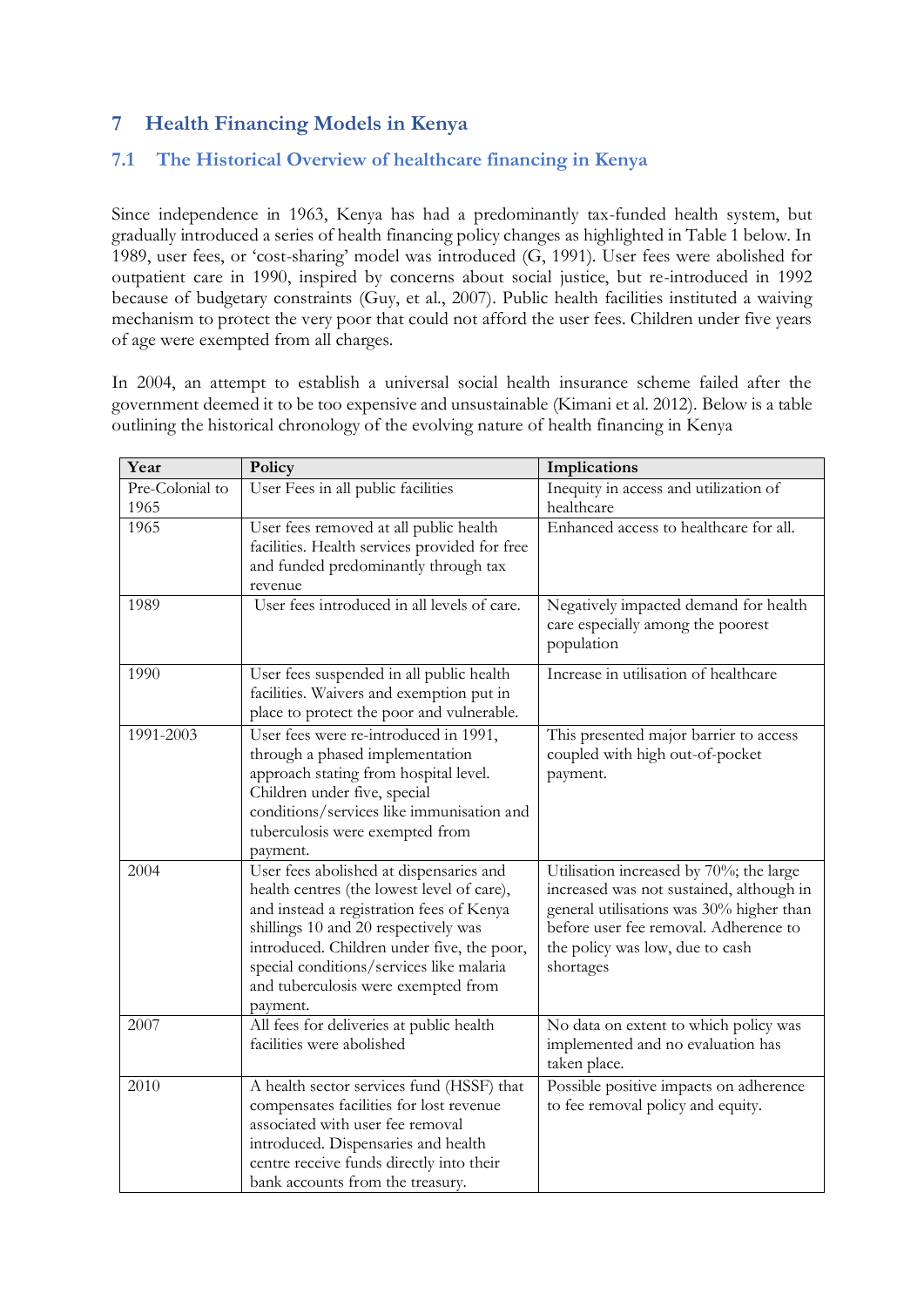| 2013 | Decentralization of healthcare begins.<br>Free maternity services administered by<br>MOH                                                                              | utilization of<br>Increased<br>maternity<br>services                                                |
|------|-----------------------------------------------------------------------------------------------------------------------------------------------------------------------|-----------------------------------------------------------------------------------------------------|
| 2015 | Enhanced NHIF premiums and benefits.<br>Free maternity services funds transferred<br>to NHIF as "Linda Mama" program.<br>Health Insurance subsidies program<br>(HISP) | Increased access<br>services.<br>to<br>Regressive contributory mechanism for<br>the informal sector |
| 2016 | County health financing initiatives such as<br>Makueni UHC and "OparanyaCare" in<br>Kakamega County                                                                   | Triggered similar initiatives across other<br>counties                                              |
| 2017 | The government declares attainment of<br>UHC by 2022 as one of the main agenda                                                                                        | Increased focus on health as well as<br>funding by the government                                   |
| 2018 | Pilot for Universal Health Coverage<br>across 4 counties (Machakos, Isiolo, Nyeri<br>and Kisumu)                                                                      | Improved access to primary care by<br>populations in the pilot counties.                            |

**Table 1**: The historical chronology of the evolving nature of health financing in Kenya

In recent years Kenya has experienced a series of health financing reforms aimed at advancing financial risk protection against different segments of the population. Some of the notable initiatives are: 1) Free maternity services (Linda mama program) that covers ante natal care, safe delivery services as well as post-natal care, 2) Health insurance subsidies program for the poor that provides insurance coverage for the indigents and 3) NHIF cover for all secondary school students. Recently, the Government of Kenya committed to achieving Universal Health Coverage (UHC) by 2022 as one of the pillars of the Big Four Agenda.

### <span id="page-11-0"></span>**7.2 Moving towards Universal Health Coverage in Kenya**

World Health Organisation (WHO) defines Universal Health Coverage (UHC) as ensuring that all people have access to needed health services of sufficient quality while also ensuring that the use of these services does not expose the user the financial hardship. UHC has therefore become a major goal for health reform in many countries including Kenya (World Health Report 2010). The United Nations 2030 Agenda for Sustainable Development identified 17 Sustainable Development Goals (SDGs), to succeed the Millennium Development Goals (MDGs) and to be achieved by 2030. Attainment of good health and well-being is SDG 3, with target 3.8 spelling out the need to achieve Universal Health Coverage (UHC), including financial risk protection, access to quality essential health services, and medicines and vaccines for all.

In 2017, the President of the Republic of Kenya, listed affordable health care for all as one of the pillars of his Big 4 agenda. Subsequently the Government of Kenya has committed to achieving Universal Health Coverage (UHC) by 2022 and has taken a number of steps to reform its healthcare system, to put it on the path to realizing this goal. A key policy direction by the government of Kenya has been to abolish user fees as a mechanism for achieving UHC. In December 2018, the government kicked off the UHC pilot in 4 counties (Nyeri, Isiolo, Machakos and Kisumu) with the aim of scaling it up after one year.

A key initial step towards UHC is defining an explicit benefit package for implementation of UHC that is informed by the Kenya Essential Package for Health (KEPH) which focuses on meeting the needs of an individual through the entire life cycle. To Achieve this, the government gazetted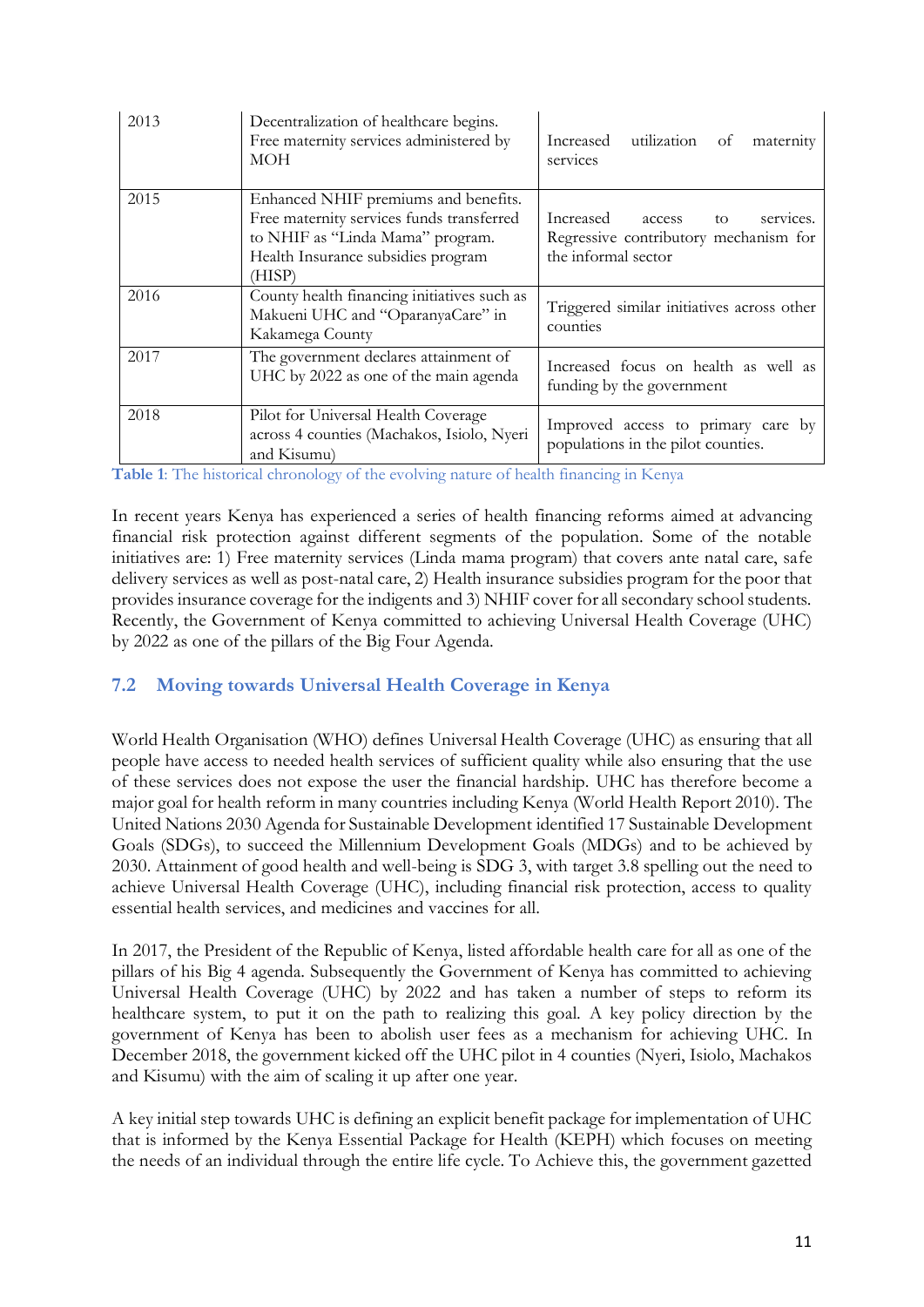an Essential Benefits Package for UHC (UHC-EBP) Advisory Panel in 2018 with the key mandate to define and cost the package of health services to be funded under the UHC agenda.

### <span id="page-12-0"></span>**7.3 Health Financing Models in Kenya**

There are three major sources of financing health care in Kenya: private, public and donor financing. Public financing is either taxation-based or through subsidies to the National Hospital Insirance Fund (NHIF) while private financing is mainly through private health insurance, contributions to NHIF or OOP payments at the point of care. Public financing has the advantage of having a pooling mechanism of both income and health risks while private financing lacks pooling of neither risks nor benefits resulting in inequity in health care use (Kwon S. 2011)

The 6 models of financing healthcare in Kenya:

- 7. Tax-based financing: Financing of healthcare through the ministry of health.
- 8. Social health insurance (NHIF): Pay roll-based contributions by the formally employed and voluntary contributions by those in the informal sector. The government also provides funds to NHIF to provide coverage for different population groups.
- 9. Private health insurance: Voluntary contributions as well as employer-based groups
- 10. Community-based health insurance
- 11. Donor funding
- 12. Out-of-pocket payments: payments made at the point of care.

| Model                                                        | <b>Revenue Source</b>                                      | Groups<br>Covered                                                | Pooling<br>Organization                                                    | <b>Care Provision</b>                                      |
|--------------------------------------------------------------|------------------------------------------------------------|------------------------------------------------------------------|----------------------------------------------------------------------------|------------------------------------------------------------|
| Tax-based<br>(Publicly funded)<br>model                      | General revenues                                           | Entire<br>population                                             | Central<br>government                                                      | Public providers                                           |
| Health<br>Social<br>Insurance                                | Payroll contributions<br>and<br>voluntary<br>contributions | Specific groups                                                  | Semi-autonomous<br>organizations                                           | Own, public, or<br>private facilities                      |
| Community-<br>Health<br>based<br>Insurance                   | Private<br>voluntary<br>contributions                      | Contributing<br>members                                          | Non-profit plans                                                           | NGOs or private<br>facilities                              |
| Private<br>(Voluntary)<br><b>Health Insurance</b>            | Private voluntary<br>contributions                         | Contributing<br>members                                          | $For-$<br>and<br>$non-$<br>profit<br>insurance<br>organizations            | Private and public<br>facilities                           |
| Donor Funding                                                | Bilateral and multi-<br>lateral<br>donor<br>agencies       | Mainly<br>focussed<br>$\alpha$ n<br>vertical disease<br>programs | Mainly channeled<br>through National<br>Treasury<br><b>or</b><br>NGOs/CSOs | NGOs and Public<br>facilities                              |
| Out-of-Pocket<br>Payments<br>(including public<br>user fees) | Individual payments<br>to providers                        | Individuals                                                      | None                                                                       | Public and private<br>facilities<br>(public<br>facilities) |

#### **Table 2: Summary of the characteristics of key health financing models**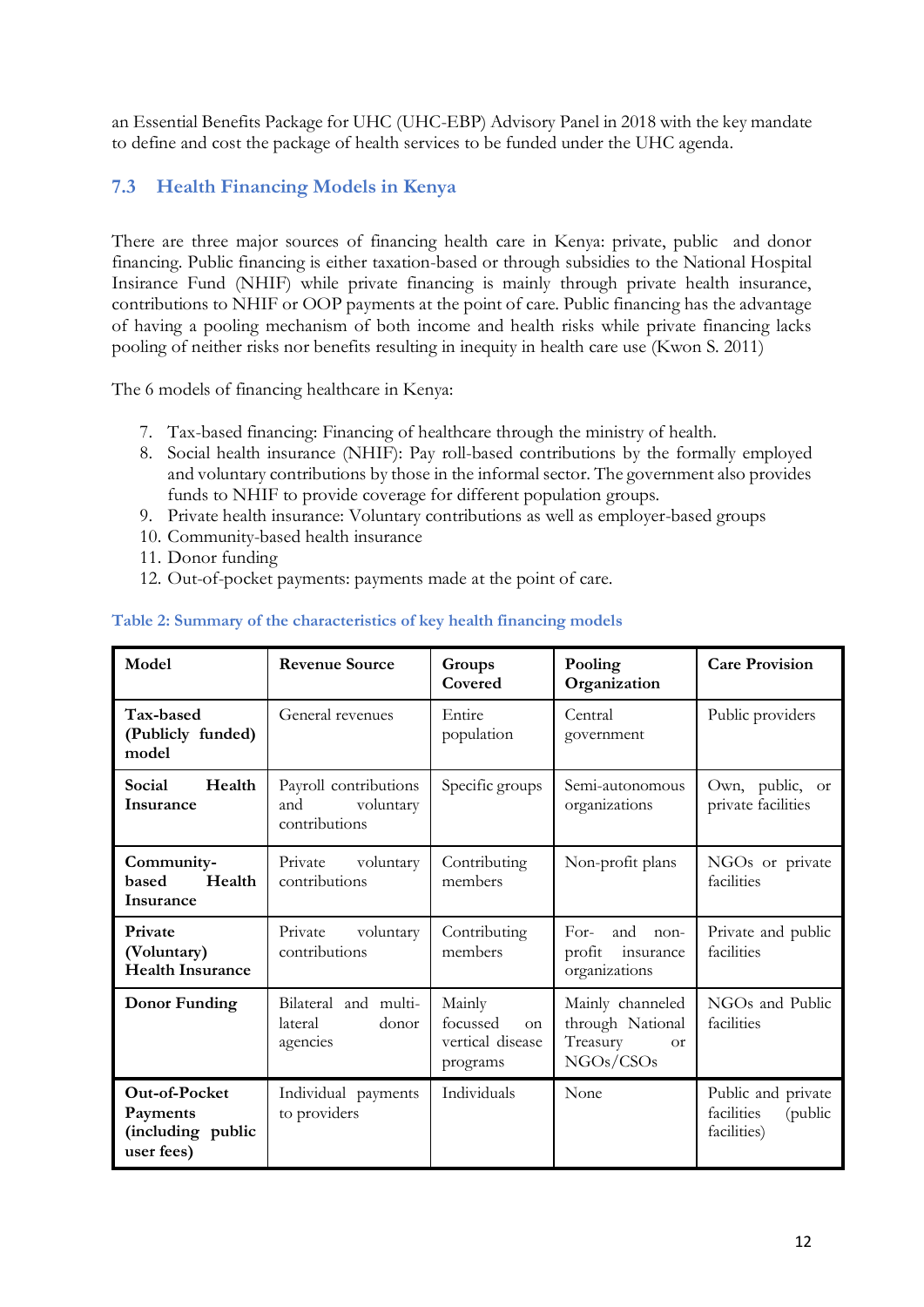#### <span id="page-13-0"></span>**7.3.1 Social Health Insurance Model**

Social health insurance systems are generally characterized by independent or quasi-independent insurance funds, a reliance on mandatory earmarked payroll contributions (usually from individuals and employers), and a clear link between these contributions and the right to a defined package of health benefits. In many countries, coverage has been progressively extended to subpopulations and then to the whole population. The state generally defines the main attributes of the system, although funds are generally nonprofit and supervised by the government (Pablo Gottret, George Schieber, 2006). However, SHI may worsen inequity particularly in Low and Middle Income countries that may lack the enabling conditions for successful implementation ( (Pablo Gottret, George Schieber, 2006; Yazbeck, 2018)

The National Hospital Insurance Fund (NHIF), a semi- autonomous state corporation, provides the social health insurance in Kenya that was established in 1966. The scheme gets its revenue through mandatory payroll deductions for the formal sector and voluntary payments at designated centers for members who are in the informal sector. By 2017, NHIF was estmated to cover about 20% of the Kenyan population.

#### <span id="page-13-1"></span>**7.3.2 Tax Based Financing Models in Kenya.**

Tax-based health financing systems generally have three main features. First, their primary funding comes from general revenues. Second, they provide medical coverage to the country's entire population. Third, their services are delivered through a network of public providers. In most lowand middle-income countries, this model generally exists alongside other risk pooling arrangements. Therefore, they are not the sole source of coverage for the entire population. This model has the potential to ensure equity and efficiency but suffer the risk of inefficiencies, corruption and negative political influence such as low budget allocation (Pablo Gottret, George Schieber, 2006).

Universal Health Coverage as envisioned by the current government of Kenya, has adopted this model as a way of financing access to healthcare in Kenya. The tax-funded model will provide a defined package of health services to the whole population through public health facilities. With the existing investment in infrastructure and human resource, the government aims to strengthen commodity supplies through direct funding to Kenya Medical Supplies Authority (KEMSA). KEMSA will in turn supply all public facilities with a defined package of commodities as listed on the Kenya Essential Medicines List (KEML).

#### <span id="page-13-2"></span>**7.3.3 Private Health Insurance (PHI)**

Private Health Insurance (PHI) is characterised by voluntary premiums (not tax or social security contributions). There are several roles that private/voluntary health insurance play in financing healthcare in Kenya:

- **Primary**: As the main source of coverage for a population or subpopulation
- **Duplicate**: Covering the same services or benefits as public coverage, but differing in the providers, time of access, quality, and amenities.
- **Complementary**: Complements coverage of publicly insured services or services, by covering all or part of the residual costs (e.g. co-payments).
- **Supplementary:** Covering additional health services not covered by the publicly funded systems or NHIF.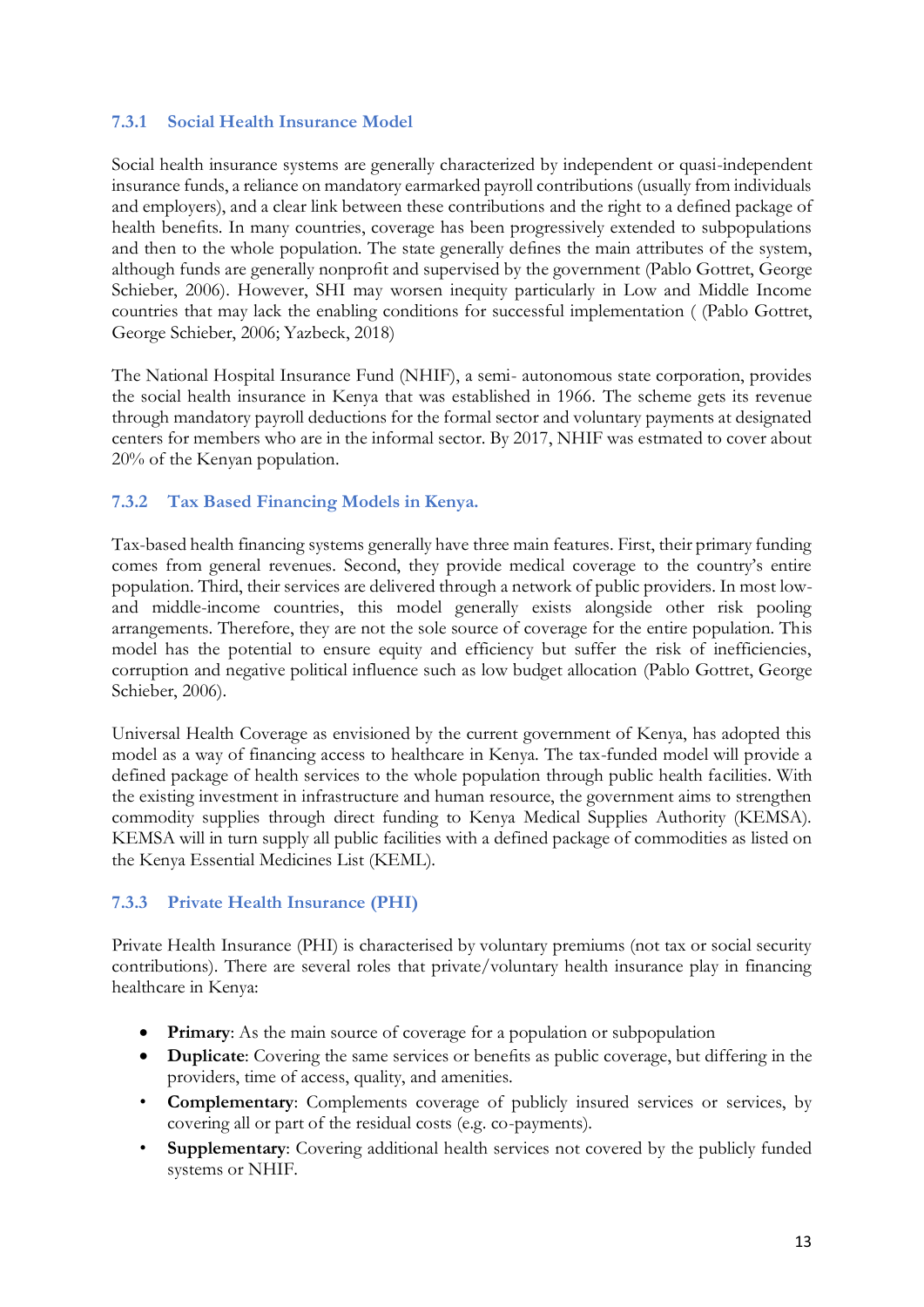In Kenya, there are 19 private health insurance providers registered by the Insurance Regulatory Authority in Kenya and private insurance accounted for 2-4% (Health Financing Project, 2016; Barasa Edwine, Rogo Khama, Mwaura Njeri, Chuma Jane, 2016; Pablo Gottret, George Schieber, 2006)

#### <span id="page-14-0"></span>**7.3.4 Out Of Pocket Payments.**

Many health systems in Africa are funded primarily through Out-Of-Pocket payments. In Kenya, OOPs are estimated to be 26% according to the 2016 National Health Accounts (NHA). Further, poor-rich differences are larger for inpatient compared to outpatient care, indicating that inpatient care is unaffordable to most poor households (Maina J. C., 2012).

Out-of-pocket payments, mainly in the form of user fees, prevent people from seeking care, can result to catastrophic health spending and lead to impoverishment. Catastrophic health care payments occur in both rich and poor countries, but over 90% of the people affected reside in low-income countries. (8) Unfortunately, the OOPs known to be the most inequitable source of health financing predominate in low and middle-income countries (Pablo Gottret, George Schieber, 2006).

Each year, Kenyan households spend close to a tenth of their budget on OOP health care payments. About 16% and 5% of households incurred health expenditure that exceeded 10% and 40% of total household budget respectively. The poorest households spent five times more of their budget on health care payments compared to the richest population. OOPs have no pooling of risks and resources hence no redistributive efficiency, no financial protection and no equity borne through these financing models (Maina J. C., 2012).

#### <span id="page-14-1"></span>**7.3.5 Community Based Insurance(CBHI)**

These are not-for-profit prepayment plans for health care that are controlled by a community that has voluntary membership. Most community-based health insurance schemes operate according to core social values and cover beneficiaries excluded from other health coverage. These principally target low income earners who are excluded from mainstream commercial and social insurance schemes due to high premiums (Pablo Gottret, George Schieber, 2006).

Individuals within the organized body/community contribute to the premiums levied within the CBI schemes for the guarantee of a limited benefit package. The government and donor entities may also contribute to the resources. With financial support from the German government, the Ministry of Health implemented the Output Based Approach(OBA) voucher project since the year 2006. The project was aimed at providing subsidized vouchers to poor populations in the counties of Kisumu, Kilifi, Kiambu, Kitui and Nairobi's informal settlements of Korogocho and Viwandani (Ministry of Health, 2016).

#### <span id="page-14-2"></span>**7.3.6 Donor Funding for Health in Kenya**

This refers to financing for health derived from external partners. Donor funding accounts for 23.4-26% of the Total Health Expenditure in Kenya (Health Financing Project, 2016; Barasa Edwine, Rogo Khama, Mwaura Njeri, Chuma Jane, 2016). Global programs, generally focused on specific diseases or interventions account for the bulk of the recent increases in external health assistance, representing 15–20 percent of development assistance for health globally.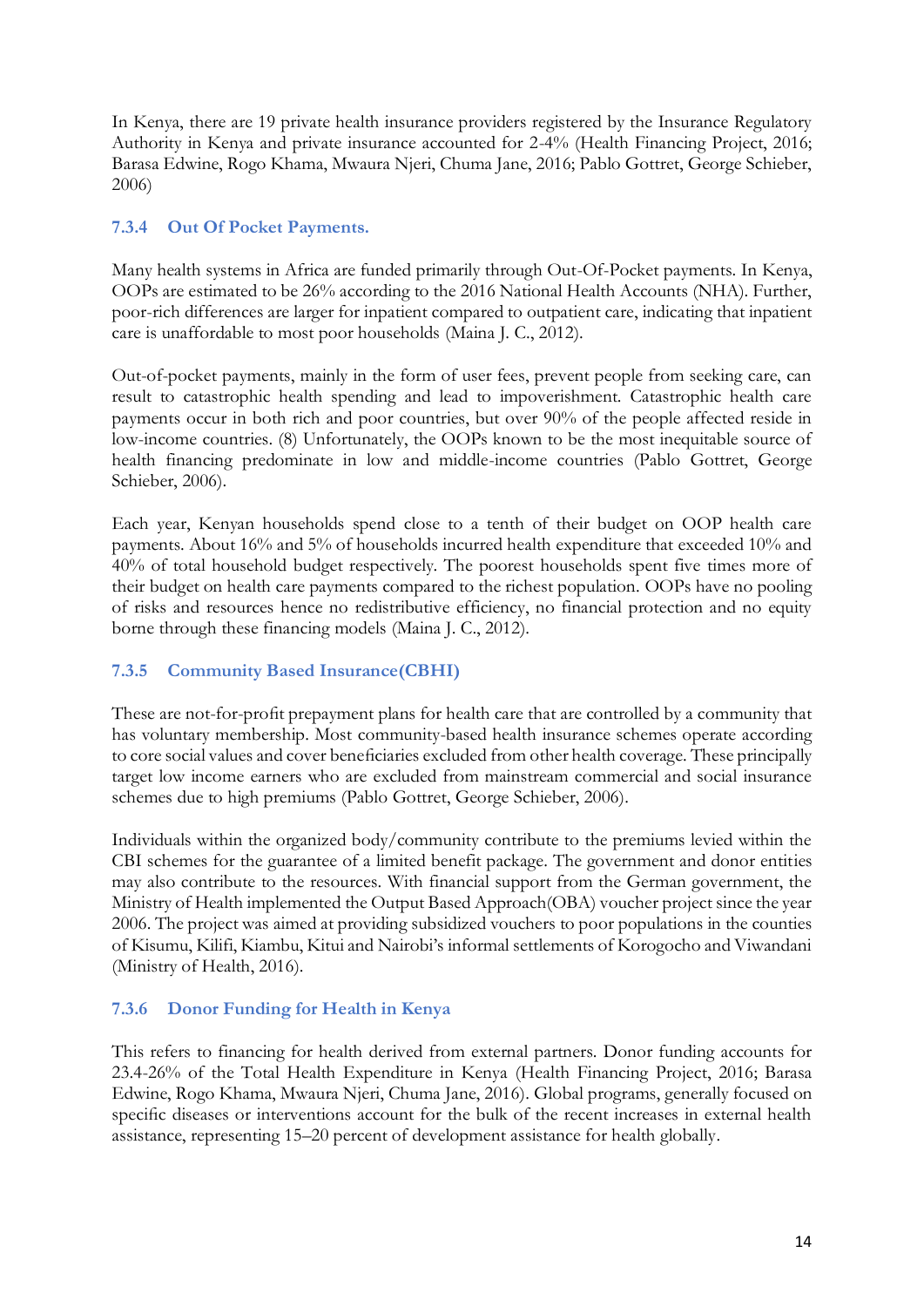Large increases in development assistance for health to low-income countries raise questions about whether countries can make effective use of new aid flows. Absorptive capacity has macroeconomic, budgetary, management, and service delivery dimensions. It also rests on critical macro conditions: good governance, lack of corruption, sound financial institutions, and human resources for public sector management and for service delivery (Pablo Gottret, George Schieber, 2006).

Local fund-raising initiatives such as the Beyond Zero Campaign have been widely seen as topdown with very little community engagement. This has largely seen lots of wastage where the donated mobile clinics lack the human resources and county support to deliver maternal health services to those in need. Entrenching public participation in such initiatives could serve to derive more value and improve the healthcare delivery system.

Donor funds in Kenya are mainly channeled through the National Treasury, Ministry of Health or the respective health ministries at the county level. In 2017-18, many donors (USAID, GAVI, GIZ etc.) withdrew or cut their funding for health in Kenya due to corruption allegations.

The table below provides a summary of selected health expenditure indicators in Kenya in according to the National Health Accounts (NHA) published by WHO in 2016:

| Indicator                                     | Value        |
|-----------------------------------------------|--------------|
| Total population                              | 44.2 Million |
| Total GDP                                     | 6.7 Trillion |
| Total Health Expenditure (THE) in KES         | 346 Billion  |
| THE per capita in KES                         | 7,822        |
| Government Health Expenditure (GHE) as a % of | $6.7\%$      |
| Total Government Expenditure (TGE)            |              |
| Household OOPs as % of THE                    | $26.1\%$     |
| NGOs and Donors as a $\%$ of THE              | $17.9\%$     |

**Table 3: Selected Health Expenditure indicators (WHO National Health Accounts 2016)**

### <span id="page-15-0"></span>**7.4 Financial Flows in the Health sector in kenya**

Government revenues are collected by the Kenya Revenue Authority, pooled at national level (National Treasury) and then distributed to the 47 county governments. The Commission on Revenue Allocation (CRA), is an independent Commission set up under Article 215 of the Constitution of Kenya 2010. Its core mandate is to recommend the basis for equitable sharing of revenues raised nationally between the national and the county governments, and among the county governments.

The Public Finance Management Act No.18 of 2012; 12 (2a) tasks the National Treasury with the responsibility to promote transparency, effective management and accountability with regard to public finances in the national government. Chapter 12, Part 6, Article 229 of the Constitution of Kenya 2010 establishes the Office of the Auditor General whose mandate is to offer financial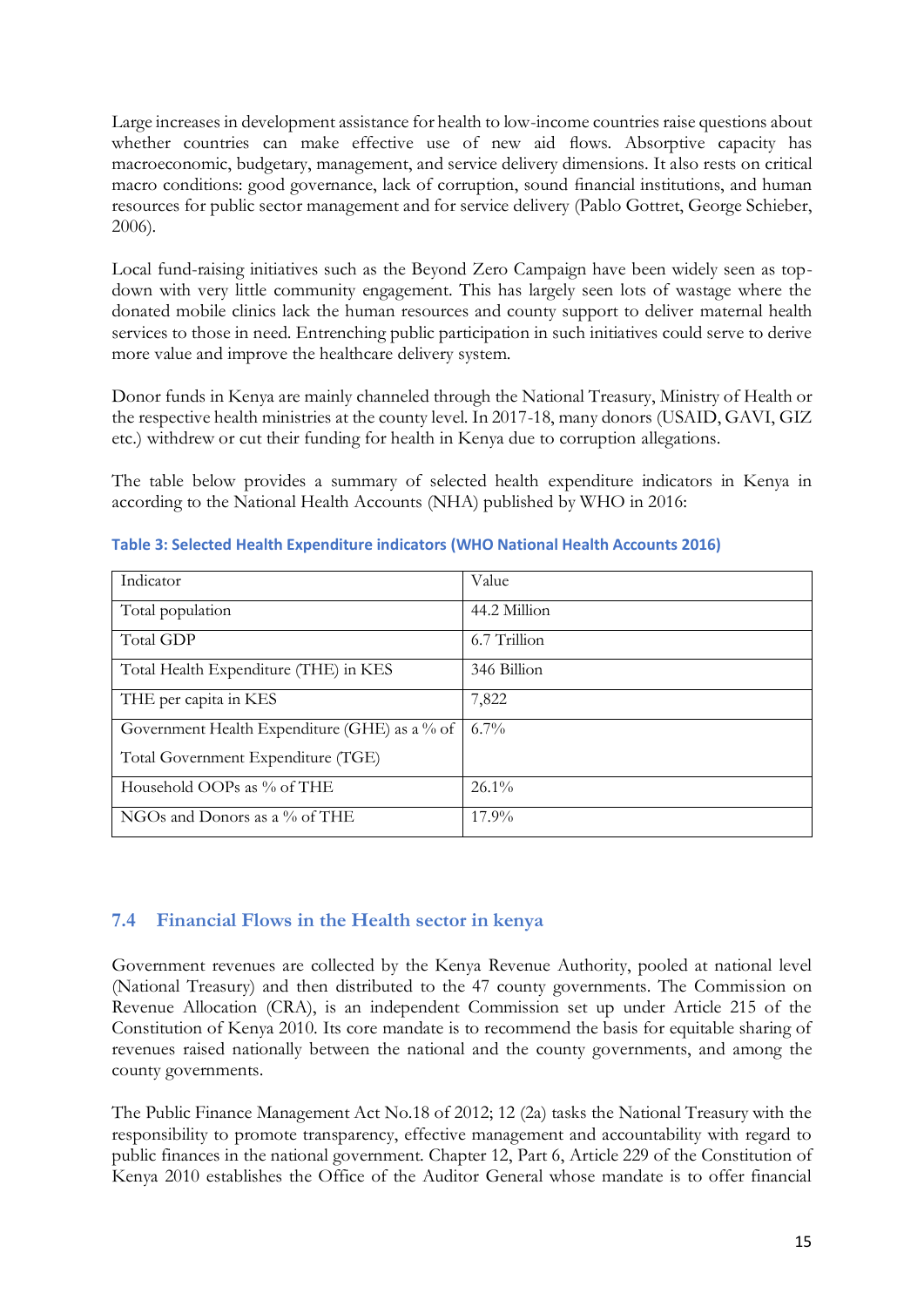oversight on all public finances. In pursuit of its mandate, the Office of The Auditor General has shown that, only 1.25% (Ksh.12.58B) in 2013/14, 1.05% (Ksh. 12.8B) in 2014/15, and 3.45% (Ksh. 43.45B)in 2015/16, of the total national expenditures between 2013 and 2016, had an unqualified opinion (clean bill of health) from the auditor general as shown in the chart below.

The Government in partnership with the World Bank has been offering coverage to the indigent, the elderly and those with disabilities through the Health Insurance Subsidy Program (HISP) since 2015. Further, the Government has cumulatively disbursed over US\$7 million to the 47 counties to fund the provision of free primary healthcare and removal of user fees at the in dispensaries and health centers since 2013 (Health Financing Project, 2016; Ministry Of Health, 2017). The GOK also implemented a free maternity care policy, committing approximately US\$38 and US\$40 million for free maternal health services in FYs 2013/14 and 2014/15, respectively (Health Financing Project, 2016).





Allocation of funds to counties is based on a resource allocation formula developed by the Commission for Revenue Allocation (Commission for Revenue Allocation, 2015). This formula includes seven weighted parameters: population 45%, basic equal share 25%, poverty 20%, land area 8% and fiscal responsibility 2%. Two new parameters were included in the revised formula to be used between 2015 and 2018: development and personnel emolument factor. Following devolution of health services after 2013, the county governments have also had to finance their healthcare alongside the funding drawn from the national treasury.

Figure 2 below outlines the complexity of funds flow in the health system in Kenya. The National Treasury plays a central funds flow in the Public health financing. This is largely defined in the Public Finance Management (PFM) Act.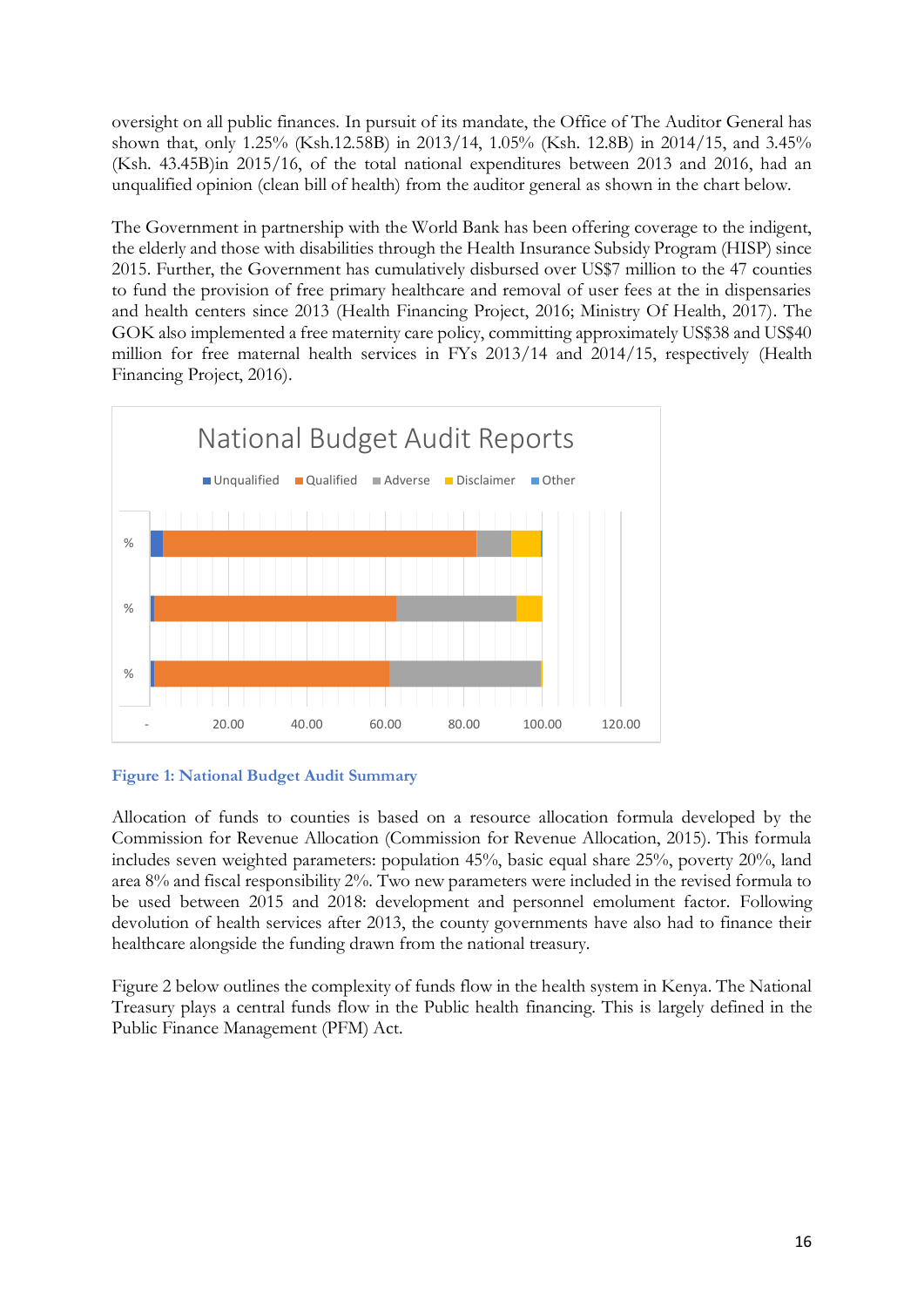

**Figure 2: Schematic diagram showing finacial flows in the health sector in Kenya**

NHIF relies on mandatory payroll contributions (usually from individuals and employers) as well as government funds to aimed at providing coverage for sub-populations such as pregnant women, indigents and students. Its main membership is drawn from the formally employed and some selfemployed/ informal sector members. Between 2014 and 2017, the NHIF revenues grew from Ksh 13.3 B, to Ksh 30.2B and ultimately Ksh 37.1B. The benefits expenses for the same period grew from Ksh 5.9B, to Ksh 10.3B and Ksh 26.1B yielding a payout ratio of 46.5%, 35.9% and 74.7% respectively. The administrative expenses relative to the contributions for the same period were 33.4%, 19.5% and 23.7%. See graphs below: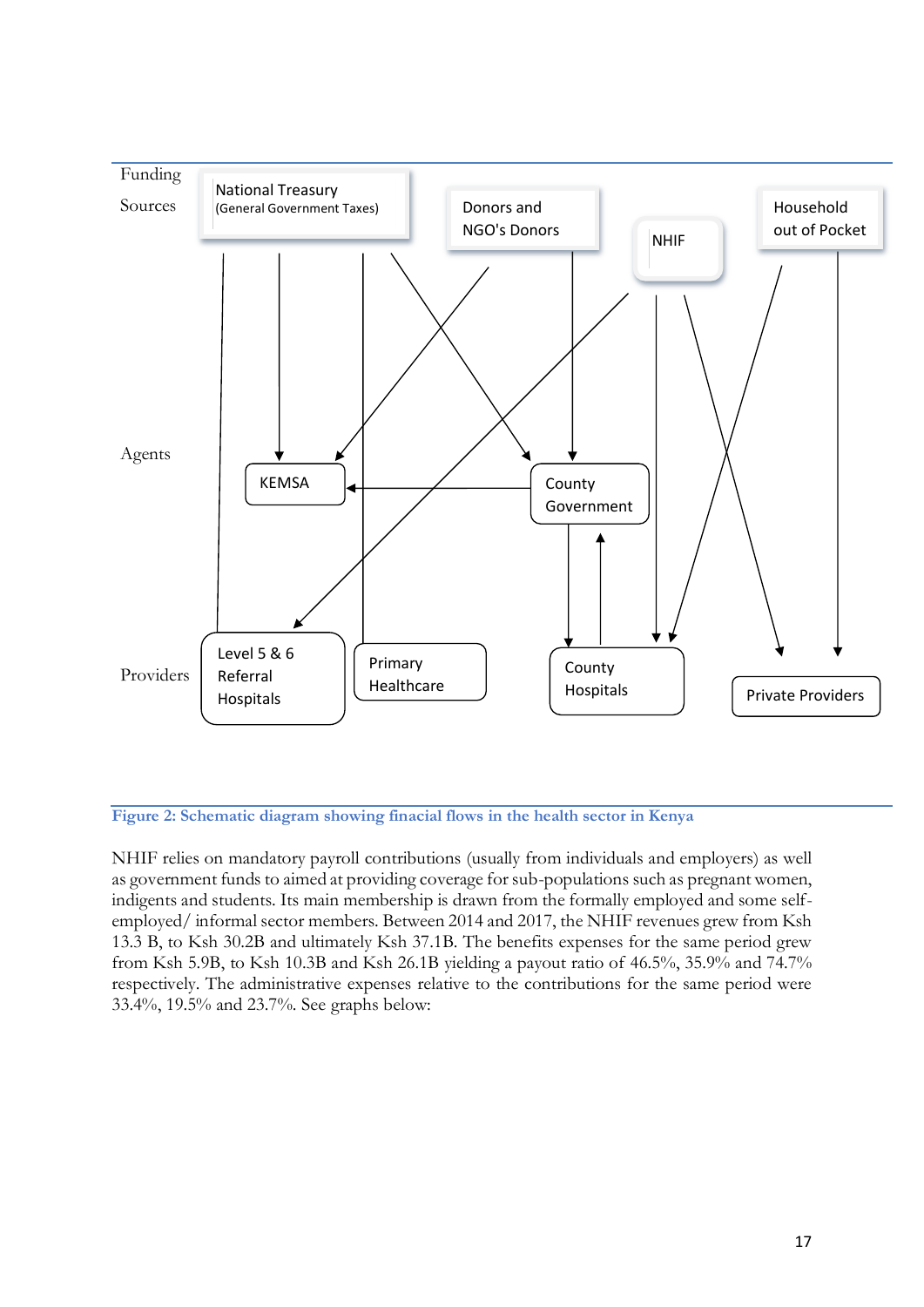

**Figure 3: Summary of NHIF Financial trends**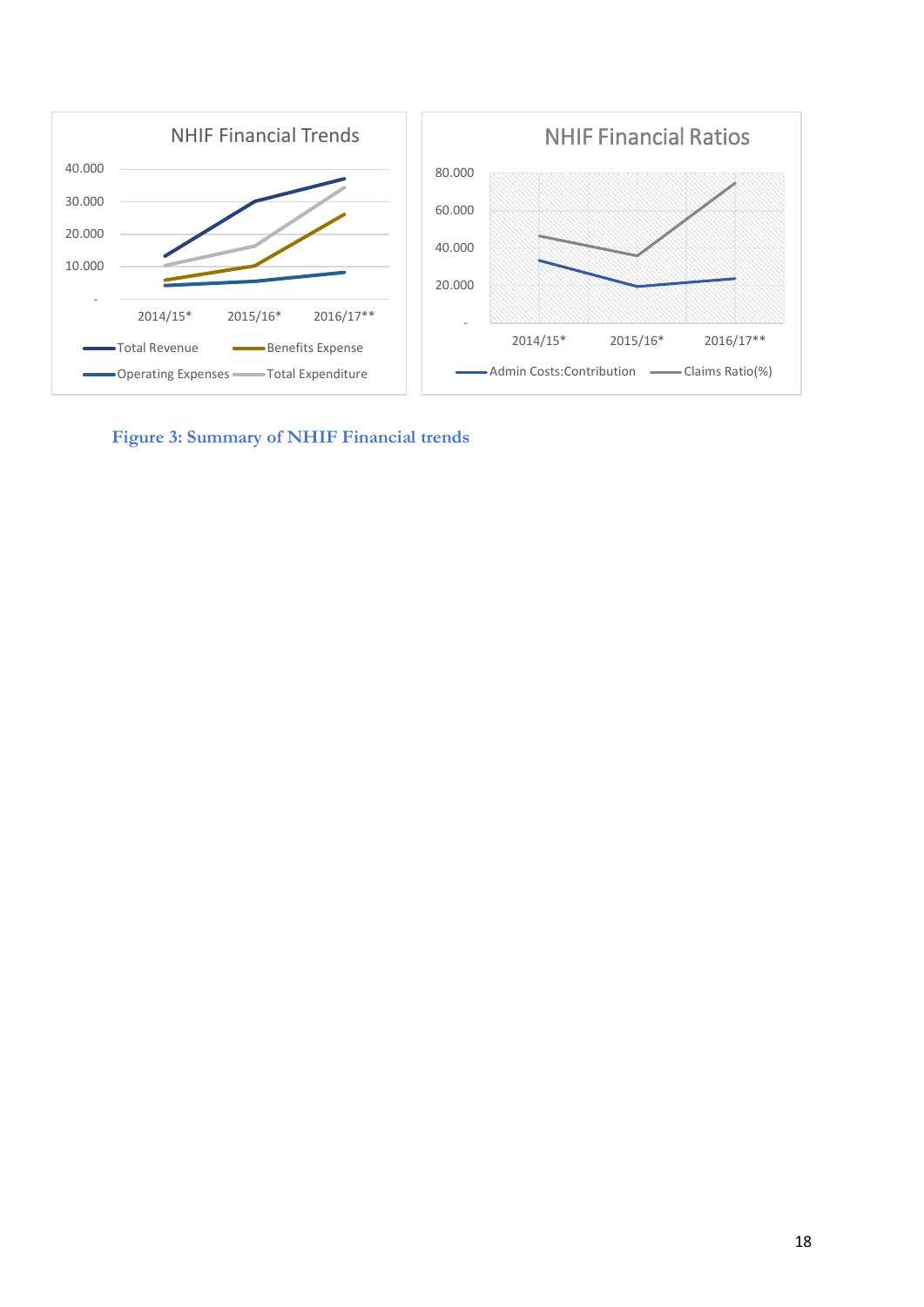# <span id="page-19-0"></span>**8 Findings in Relation to Transparency and Accountability in the Health Financing Models**

#### <span id="page-19-1"></span>**8.1 Enabling legal and policy environment**

In April 2001, the African Union countries including Kenya, met and pledged to set a target of allocating at least 15% of their annual budget to improve the health sector and urged donor countries to scale up support. The graph below shows the trend of government financing of health relative to the national budget. This trend (4-5.1%) falls short of the Abuja Declaration recommendation of 15%.



#### **Figure 4: Trend in budgetary allocation to health as a proportion of the National Budget (Source: Report of the Auditor-General for the Year 2014/15, 2015/16 & Treasury Reports 2016/17 & 2017/18)**

The government of Kenya is a signatory to a number of international treaties and agreements that directly impact healthcare financing policies in the country. This is in addition to the national laws and obligations as enshrined in the constitution and other national aspirations.



**Figure 5: Global, regional and national agenda and aspirations on financing of healthcare**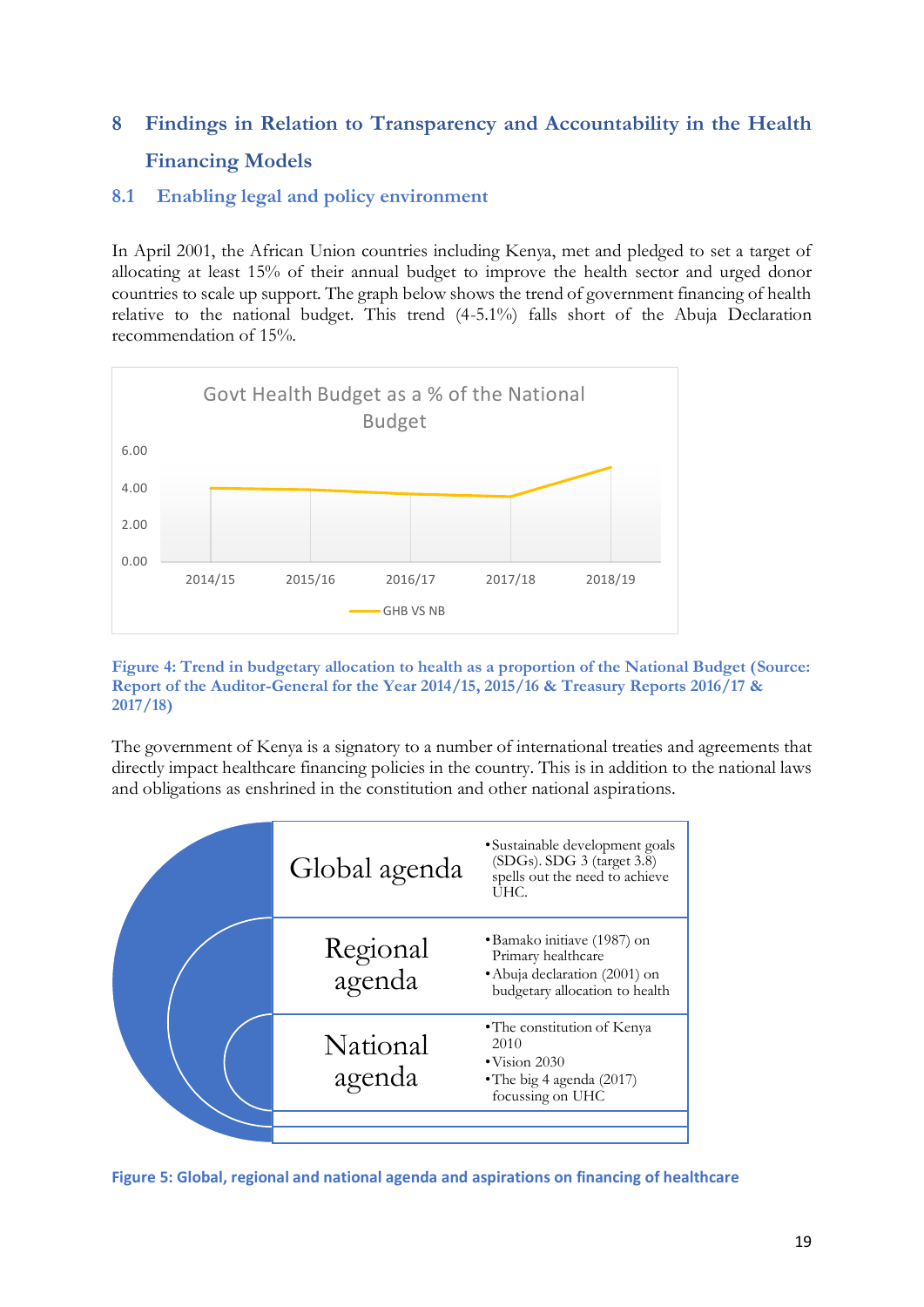The Constitution of Kenya (2010) entrenches the right to access to healthcare with an emphasis on children and marginalised groups (Republic of Kenya, 2010). It also provides for the national government to build capacity and provide technical assistance, and for county governments to provide health services including promoting primary health care. CAP 4; 43 (1a) further affords all citizens the right to the highest attainable standard of health, which includes the right to health care services, including reproductive health care.

The Health Act 2017 clause 86 outlines the need for an established health insurance mechanism that ensures access to healthcare for all. There have been previous attempts to revamp NHIF as the key vehicle towards universal health coverage (UHC). However, the current approach by the government towards UHC is not aligned with the aspirations of the Act as it largely focusses on eliminating user fees at health facility level without by directly providing funds for commodities. Moreover, there still lacks a policy coherence on which financing models should be adopted across the counties. This is evidenced by the various health financing initiatives such as the Makueni UHC in Makueni county and "Oparanya Care" in Kakamega County.

The Public-Private Partnerships (PPP) Act, 2013 provides for the participation of the private sector in the financing, construction, development, operation, or maintenance of infrastructure or development projects of the Government through concession or other contractual arrangements. This has seen a growing interest of private sector players in the public health sector. A more controversial PPP arrangement has been the Medical Equipment Scheme which involved a leasing agreement between the National government and medical equipment manufacturers such as Philips and General Electric (GE) to equip county hospitals. It has been noted that the counties were not fully involved in the design stage of the PPP agreement and therefore were not ready to fully utilize the leased equipment. This has led to underutilization of the equipment with a number of them yet to be commissioned either due to lack of human resources or infrastructure.

Effective accountability requires a legal and political environment that encourages the same to thrive. These may encompass financial, performance and political accountability with the requisite enabling laws, policies and regulations (Brinkerhoff, 2004). The table in annex 3 outlines the performance of Kenyan system in the provision of an enabling environment for an accountable and transparent financing of healthcare.

| Accountability mechanism | Structures and initiatives in place                               |  |  |  |
|--------------------------|-------------------------------------------------------------------|--|--|--|
| Financial                | Office of The Auditor General, Internal & External Auditors.<br>٠ |  |  |  |
| accountability           | Integrated Financial Management Information<br>System<br>(IFMIS). |  |  |  |
|                          | Public Finance Management Act (2012),<br>٠                        |  |  |  |
|                          | Public Procurement and Asset Disposal Act,<br>٠                   |  |  |  |
|                          | Finance Act.<br>٠                                                 |  |  |  |
|                          | Appropriations Act 2016<br>٠                                      |  |  |  |
|                          | Select legislative committees (Parliament & Senate).<br>٠         |  |  |  |
|                          | Controller of Budget                                              |  |  |  |
|                          | Commission of Revenue allocation                                  |  |  |  |
|                          | Treasury                                                          |  |  |  |
|                          | County Assemblies                                                 |  |  |  |
|                          | Development partners                                              |  |  |  |

**Table 4: Legal provisions and structures that enforce transparency and accountability in public health financing**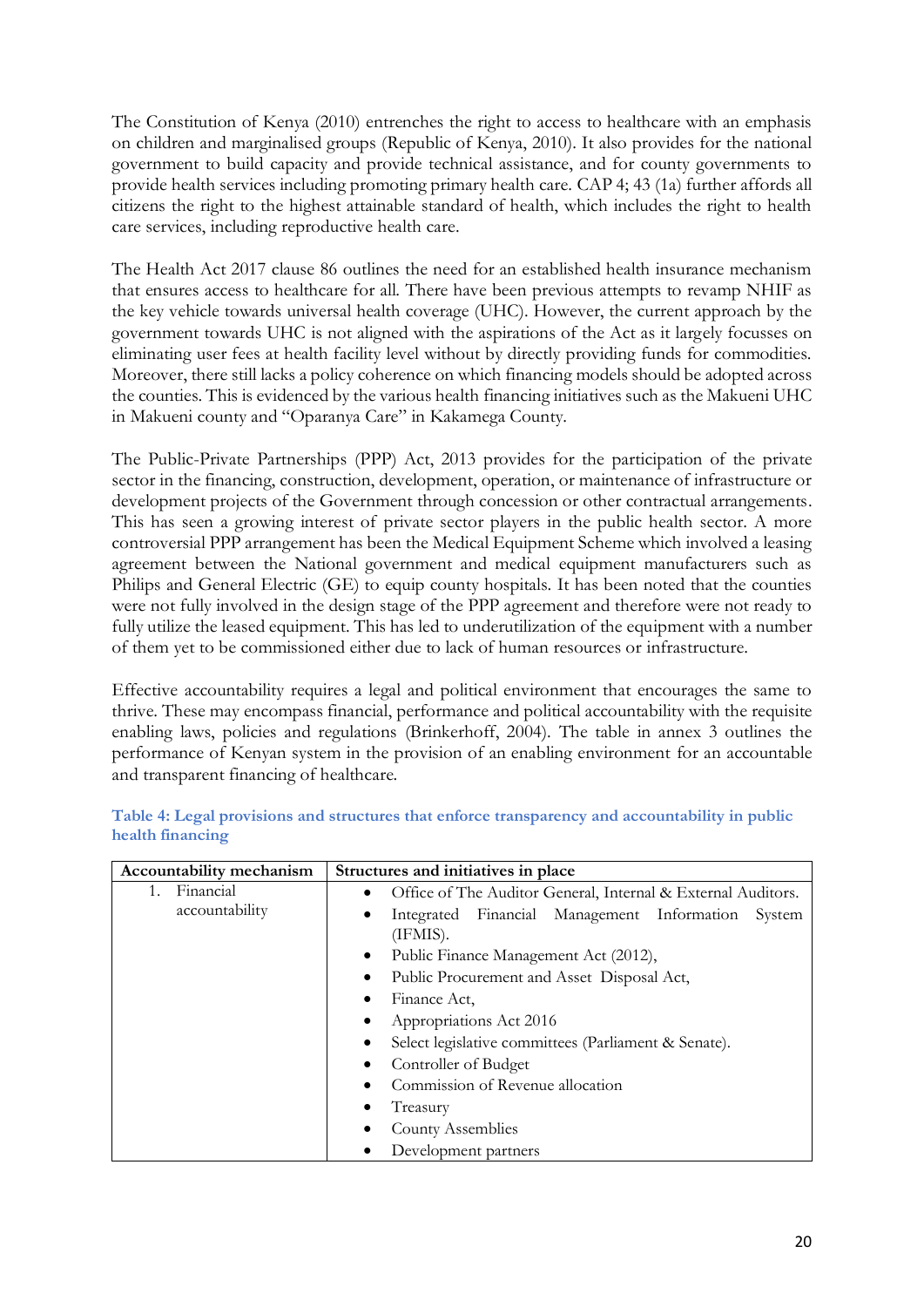| 2.<br>Performance<br>accountability | Respective healthcare professionals' licencing and accreditation<br>boards conduct inspections, registration, licencing and<br>accreditation for respective professionals and facilities in<br>keeping with their guiding laws e.g. Medical Practitioners' and<br>Dentists' Board Act Cap 253, Clinical Officers' Act Cap 260,<br>Nurses Act Cap 257 inter alia.<br>Ministry of health<br>County Executives<br>Health Management committees<br>Health workers' Unions<br>Citizens<br>Civil Society organizations |
|-------------------------------------|------------------------------------------------------------------------------------------------------------------------------------------------------------------------------------------------------------------------------------------------------------------------------------------------------------------------------------------------------------------------------------------------------------------------------------------------------------------------------------------------------------------|
| Political<br>3.<br>accountability   | National and county Executives<br>Parliament<br>Citizens<br>UHC Agenda<br>Linda Mama currently administered through NHIF & Free<br>maternity care.<br>Removal of user fees at medical facilities.<br>Health Insurance Subsidy Programme (Elderly & Disabled)                                                                                                                                                                                                                                                     |

Generally, the Kenyan laws as well as International agreements provide an enabling environment towards accountable and transparent financing of healthcare in Kenya. The challenge still remains the extent to which the laws are followed and adhered to.

### <span id="page-21-0"></span>**8.2 Access to Information**

Accountability demands that all engaging parties are fully agreeable to and aware of their obligations, rights and expectations and believe that each will act accordingly (Andrea Cornwall, 2000). Access to information is key for several functions such as:

- Increasing awareness of rights, alternative priorities inter alia
- Improving and providing judgement on available options.
- Problem identification.
- Decision making.
- Providing evidence.
- Identifying responsible persons/institutions.

Article 35 of the Constitution for Kenya (2010) and the Access to information Act (2016) provides for the right of public access to information. Some of the key information in health financing is on allocation of funds, disbursements and expenditures. Currently, access to this information on institutions tasked with financing healthcare is limited. For example, information on reimbursements by NHIF to health facilities is not publicly available. There is also very little information on packages and benefits entitlements by the members. Moreover, most counties do not post financial allocations, disbursements or expenditures on their websites.

Public health institutions have not been consistent in publishing important information relating to health financing with a view of promoting transparency and accountability. The lack of timely access to such crucial information pertaining the health funds impairs public participation in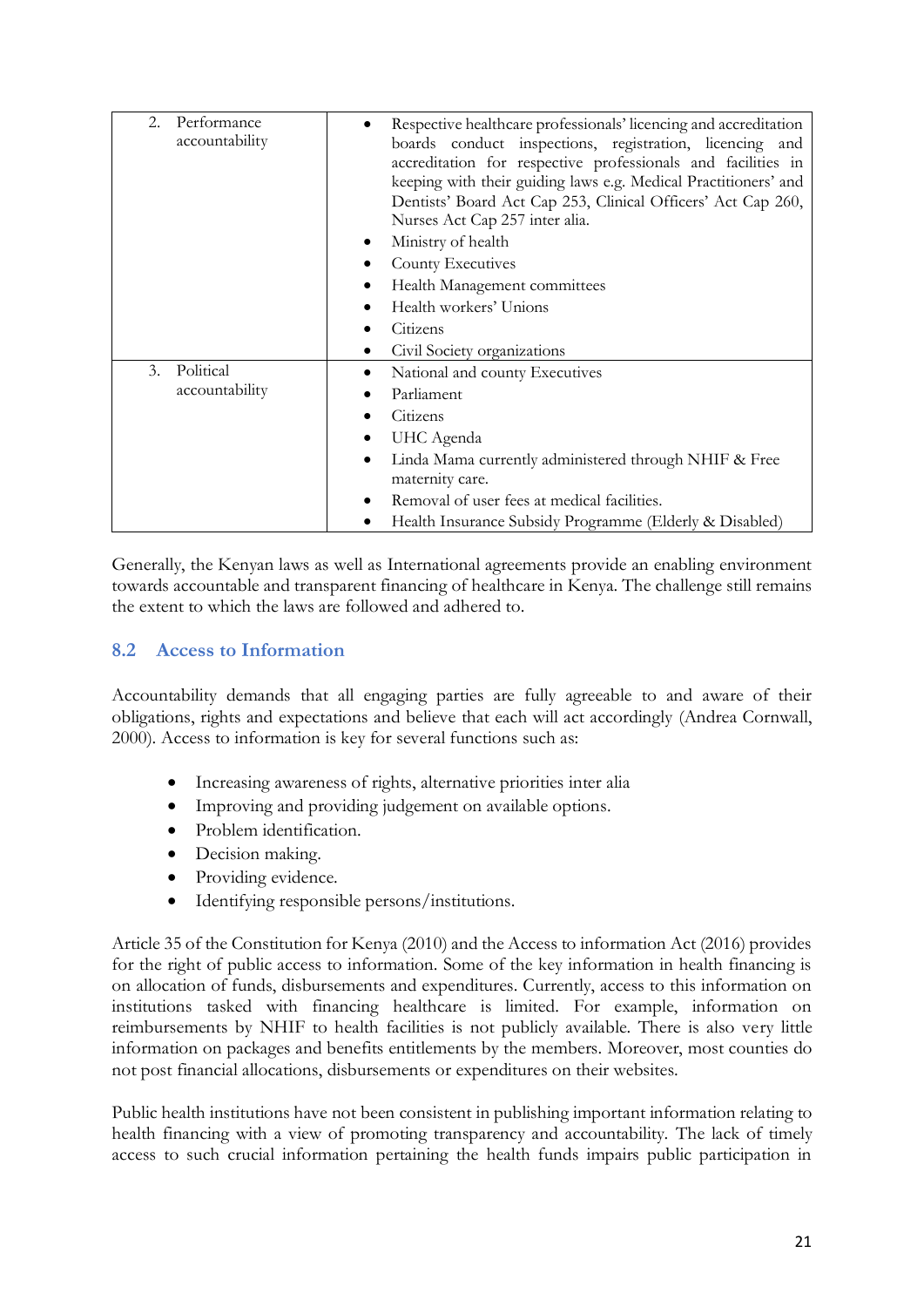decision making and prioritization. This further curtails their ability to hold those charged with the management of the institutions accountable.

### <span id="page-22-0"></span>**8.3 Public participation**

A major limitation to most of the past and present policy developments in Kenya is the failure to involve the public in the identification and implementation of policy interventions (Okungu, 2011). Public engagement would enhance ownership, provider and payer accountability and effective implementation (DeMaio, 1993). However, it is argued that public participation is best when earned by the communities rather than given to them if they are to make any meaningful contribution in the financing and implementation of healthcare policies (Andrea Cornwall, 2000).

A number of health policy interventions in Kenya are largely driven by policymakers with very little public participation. One such example is the Medical Equipment Scheme (MES) which was designed and executed by the National Government with very little particpation by the counties and the public in general. This has resulted in very low utilization of the leased equipments largely due to lack of required infrastructure and human resource. Another example is the mobile clinics purchased by the Ministry of Health. The clinincs have not been utilized, two years since they were procured. This is mainly due to the fact that they had not been identified as a need by the counties.

Donor-funded health programs are largely defined by the donors with little participation by the beneficiaries in most cases. This has led to low integration of health programs hence a fragmented health system. Public participation in the design of programs can serve to build a sense of ownership and sustainable people-centred programs.

NHIF provides for some form of engagement with stakeholders through workshops, technical working groups inter alia in its policy development and implementation process. These have included hospital owners, professional regulators and representatives. There are however concerns on the extent to which NHIF engages public health facilities compared to private healthcare providers.

#### <span id="page-22-1"></span>**8.4 Value for money**

Deriving value for money in public health within a context of scarce resources demands priority setting by identifying and supporting cost-effective and equity-enhancing interventions fairly, transparently, and on the basis of evidence. Many developing countries do this in any of the following forms: essential medicines lists, health benefit plans, and health technology assessment agencies. Unfortunately, all suffer from a shortage of quality data, inadequate local capacity, lack of legal frameworks, limited formal institutional structures, incapacity to revise and update benefits on the basis of new data or products, minimal stakeholder involvement, and sometimes limited connection to decisions on the uses of available resources.

There has been effort to enhance efficiency and equity in the Kenyan health sector through establishment of the Kenya Essencial Medicines List (KEML) as well as health benefit plans through the NHIF such as *Supa Cover* and *Linda Mama*. There are however concerns that this initiatives have not been well cordinated to ensure access to healthcare for all. Morever, some public hospitals have established amenity wards (private wings) for those are able to pay more. This has in effect led to the rich being able to access better services quicker than the poor in the same public hospitals.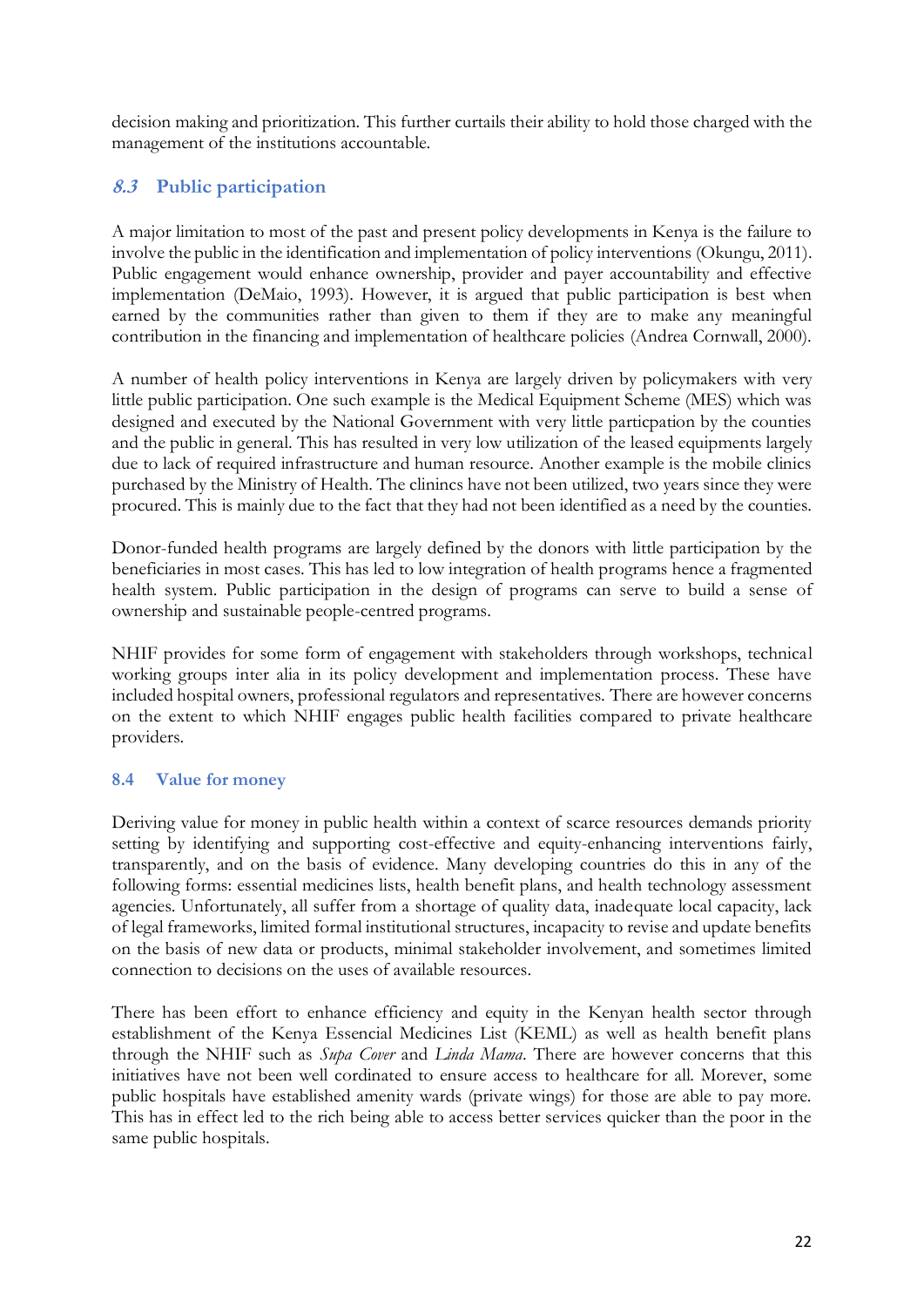Recent reports indicate that NHIF favours private facilities in its reimbursement model. It has been noted that Private facilities receive disproportionately higher reimbursements than public hospitals for providing similar services. For example cataract surgery in Private hospital is reimbursed on average about KES 75,000 while public hospitals are reimbursed an average of about KES 7,000. Such a reimbursement models raises equity and sustainability concerns. Directing more funds to the public sector could in the long term support infrastructural development of public health facilities which have a wider reach in order to enhance access to healthcare to all Kenyans. Generally, investing in public health facilities has a long term public good.

As outlined above, NHIF is tasked with playing a key role in financing healthcare in Kenya. However, there are concerns in the approaches taken by NHIF in executing its mandate, which may affect the way the public derives value. Table 4 below provides highlights on key concerns on NHIF approaches.

| Key             | purchasing                                                    | NHIF approach                                                                                                                                                                                       | Key concerns                                                                                                                                                              |
|-----------------|---------------------------------------------------------------|-----------------------------------------------------------------------------------------------------------------------------------------------------------------------------------------------------|---------------------------------------------------------------------------------------------------------------------------------------------------------------------------|
| decision points |                                                               |                                                                                                                                                                                                     |                                                                                                                                                                           |
| 1.              | Range of services<br>(benefit package)<br>covered by NHIF     | different<br><b>NHIF</b><br>has<br>$\Omega$<br>$\overline{a}$<br>for<br>different<br>package<br>schemes                                                                                             | Differential<br>access<br>$\Omega$<br>tο<br>NHIF benefits introduces<br>inequity in access care in<br>Kenya                                                               |
| 2.              | Designing of the<br>benefit package                           | NHIF has no established<br>$\circ$<br>health<br>transparent<br>teachnology<br>assessment<br>mechanism<br>design<br>to<br>benefit package                                                            | The process of designing<br>$\circ$<br>the benefit package at<br>NHIF is not transparent                                                                                  |
| 3.              | Identification and<br>contracting<br>of<br>providers          | NHIF has an empanelment<br>$\circ$<br>tool used in to contract<br>providers<br>does<br><b>NHIF</b><br>select<br>not<br>$\circ$<br>providers based on desired<br>patient outcomes or cost of<br>care | Contracting of facilities<br>$\Omega$<br>favours big private facilities<br>which<br>placed<br>are<br>in<br>category C giving access to<br>high reimbursement rates        |
| 4.              | of<br>Payment<br>providers                                    | Fee for service is main<br>$\circ$<br>mode used by NHIF to pay<br>providers                                                                                                                         | Media<br>indicate<br>reports<br>$\circ$<br>disproportionate<br>reimbursements<br>between<br>pubic and private facilities.                                                 |
| 5.              | Curbing<br>fraud<br>and wastage                               | NHIF has weak systems to<br>$\circ$<br>measures to curb fraud and<br>theft of resources from<br>fraudulent<br>claims,<br>contracting<br>and<br>procurement                                          | Media reports indicate high<br>$\circ$<br>levels of fraadulent claims                                                                                                     |
| 6.              | of<br>Assessment<br>quality<br>and<br>provider<br>performance | <b>NHIF</b><br>has<br>quality<br>$\circ$<br>an<br>assessment tool as well as a<br>quality<br>network<br>of<br>officers<br>who<br>assurance<br>assess facilities regularly                           | NHIF has no mechanism<br>$\Omega$<br>of<br>encourage<br>to<br>use<br>medicines and technologies<br>that offer the best care at<br>the lowest cost to their<br>membership. |

#### **Table 5: Highlight of Key concerns in NHIF approaches**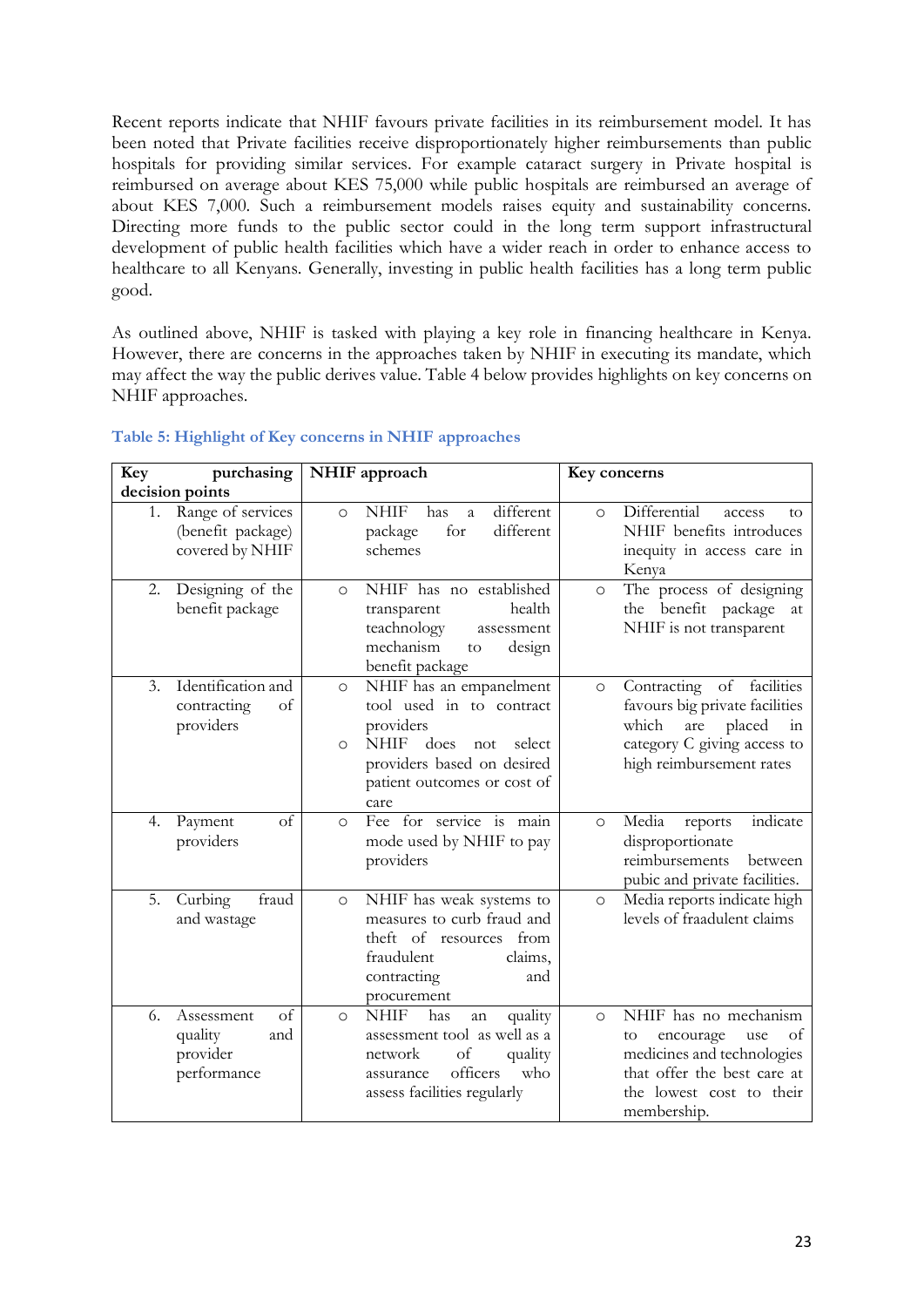According to Chalkidou et al, there are 6 key conderations when towards systematic priority setting in a public health system (Chalkidou, 2012): The table in Annex 1 outlines how the health financing models in Kenya compare with the global best practice.

The Paris Declaration on Aid Effectiveness outlines the need by all donor agencies to strengthen measures aimed at improving the value for money of services delivered. However, most donor agencies have adopted vertical programming with little investments in integrated approaches which could achieve a better value for money and serve to address the sustainablity concerns.

## <span id="page-24-0"></span>**9 Limitations of the Study**

This study was largely a desk review with inputs of key stakholders through a validation workshop. Therefore, the information provided is limited to the data and reports that are publicly available, and the number of stakeholders that made contribution during the validation workshop. A comprehensive study involving primary data collection from the key institutions and stakeholders could play a key role in enriching this or future studies on transparency and accountability in health financing models in Kenya.

## <span id="page-24-1"></span>**10 Research and Advocacy areas.**

#### **1. Claims processing at NHIF**

A digital alert platform (application) programmed to alert members whenever there NHIF card is utilized to access any service. This can serve to cut the rising cases of fraudulent claims at NHIF.

### **2. NHIF capitation model**

There is need to carry out a study on efficiency of the NHIF capitation model currently being undertaken by NHIF to provide evidence on fraud and wastage as well as recommend measures to curb these.

#### **3. NHIF reimbursements to Private and public health facilities**

There is need for the NHIF to address the fairness and equity concerns in its current premiums and reimbursement models. Measures to be put in place to ensure fair reimbursements for public facilities by NHIF.

#### **4. Itemized medical claims by NHIF and private health insurance underwriters**

Make public information on their itemized healthcare expenditures e.g. pharmaceutical costs, Doctors fees, diagnostics and procedures in both NHIF and private health insurance.

#### **5. Value for money**

There is need for establishment of a Health Technology Assessment agency/team to help inform product and health benefits selection with a view to maximizing value for money

#### **6. Access to information**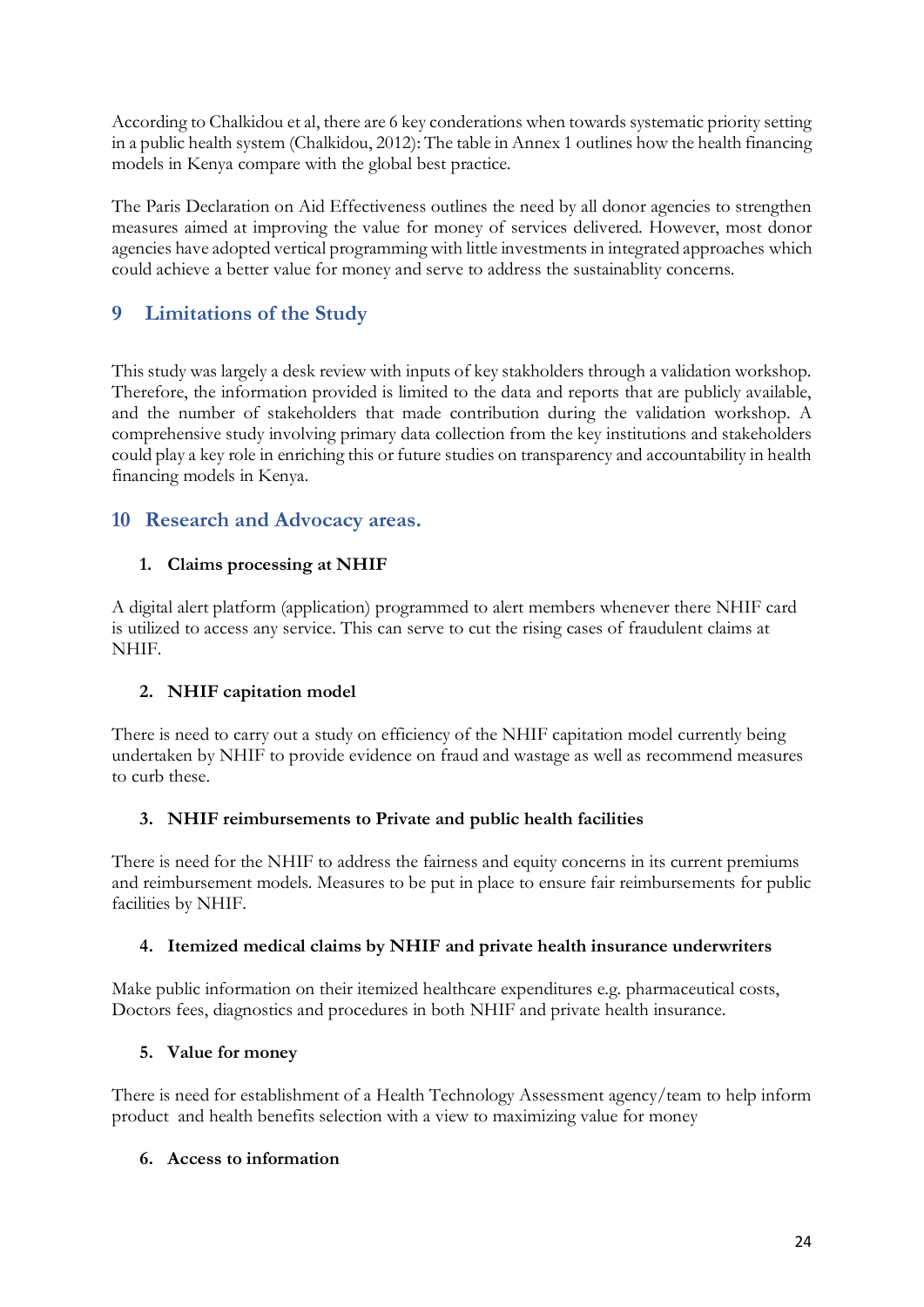NHIF and MOH need to open up channels for direct access to its financial information e.g. through its website in keeping with the constitutional right and related laws

#### **7. Public participation**

MOH and NHIF need to entrench public participation and patient-centeredness in the development of health benefit packages as well as other health policies

#### **8. Monitoring UHC financial flows**

UHC agenda will attract lots of government investments in healthcare. Therefore there is need to put in mechanisms to ensure transparency and accountability.

## <span id="page-25-0"></span>**11 Conclusion**

Based on the findings of this review, there is no perfect model of financing healthcare in Kenya so far. Most countries use a mix of two or more financing models to fund healthcare. To develop a sustainable health financing model for Kenya, there is need to work on an essential benefit package of health services while putting in place strategies to cushion the poor through subsidy programs. There is also need to ensure that public funds are primarily invested in public goods. This can be achieved through establishment of an enabling environment, enhanced public participation and access to information to enhance oversight mechanisms and value for money. It is important for the government to invest more in preventive and promotive healthcare interventions as they derive more value for money. Financing healthcare should always be viewed as an investment towards a healthy and productive population who provide the human capital towards economic growth of a nation.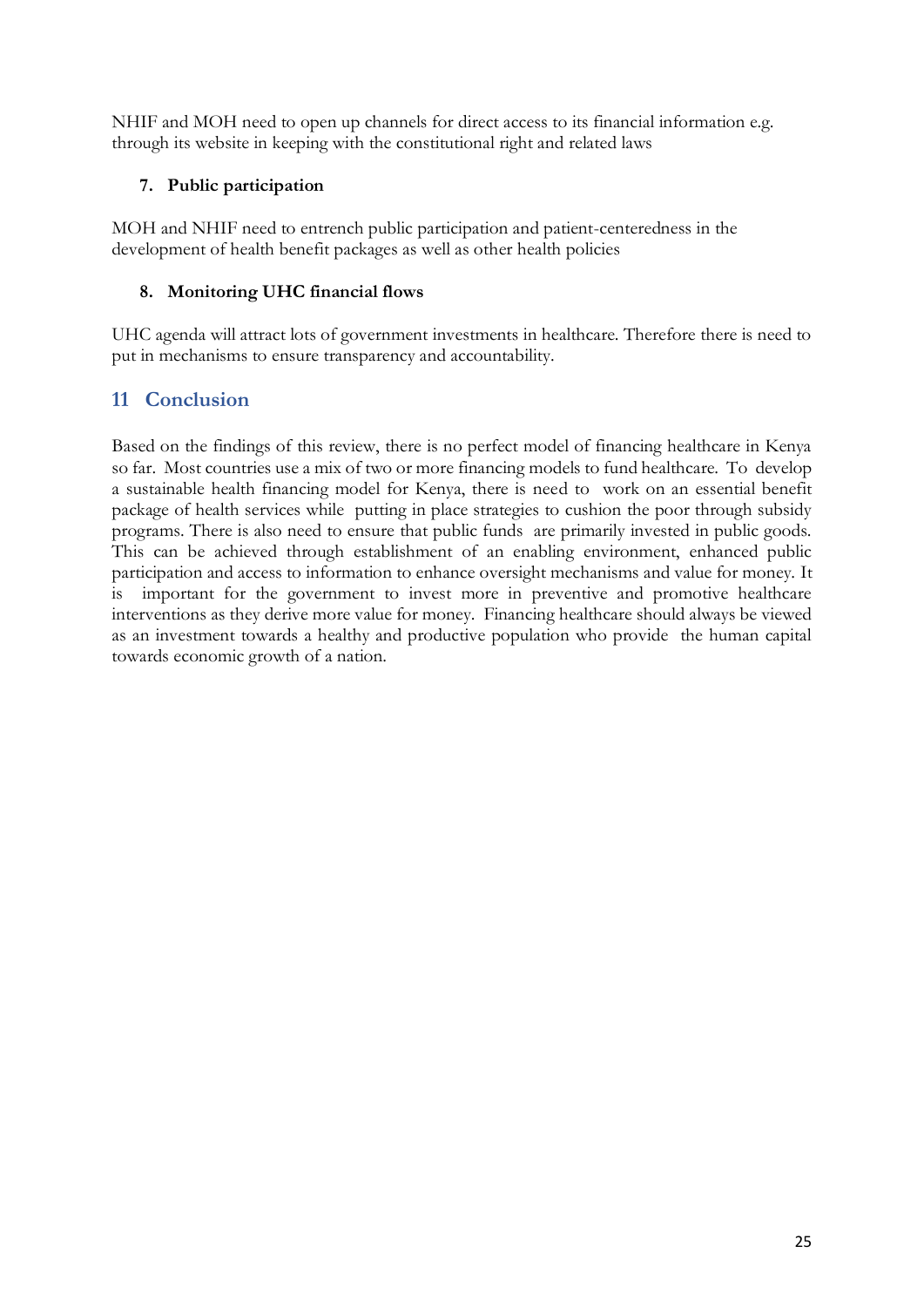#### <span id="page-26-0"></span>**References**

- Andrea Cornwall, H. L. (2000). Accountability through participation: Developing Workable Partnership Models in the Health Sector. *IDS Bulletin, 1*, pp. 1-13.
- Association of Kenyan Insurers. (2013). *HEALTH INSURANCE FRAUD SURVEY REPORT.* Nairobi: Association of Kenyan Insurers.
- Barasa Edwine, Rogo Khama, Mwaura Njeri, Chuma Jane. (2016). Kenya National Insurance Fund Reforms: Implications and Lessons for Universal Health Coverage. *Health Systems & Reform*.
- Brinkerhoff, D. W. (2004). Accountability and health systems: toward conceptual clarity and policy relevance. *Health Policy and Planning , 19*(6), 371–379.
- Chalkidou, A. G. (2012). *Priority Setting in Health: building Institutions for smarter public spending.* Center for Global Development.
- DeMaio, C. C. (1993). Lay participation in health care decision making: a conceptual framework. *Journal of health politics, policy and law, 18*(4), 881-904.
- G, D. (1991). Strategies for health financing in Kenya the difficult birth of a new policy. *Scandinavian Journal of Social Medicine*.
- General, O. o. (2012). *Performance Audit Report of the Auditor-General: Specialized Healthcare Delivery at Kenyatta National Hospital. .* Nairobi: Office of the Auditor General.
- Guy, C., Chris, J., Michael, A., Ole, D., Peter, E., Mohammed, H., . . . Tom. (2007, February). Health financing reform in Kenya – assessing the Social Health Insurance proposal. *South African Medical Journal, 97*.
- Health Financing Project. (2016). *Health Financing Profile, Kenya.* Washington DC: Health Policy Project.
- Maina, J. C. (2012). Catastrophic health care spending and impoverishment in Kenya. *12*(413).
- Maina, T., Akumu, A., & Muchiri, &. S. (2016). *Kenya County Health Accounts: Summary of Findings from 12 Pilot Counties.* Nairobi: Health Policy Project.

Ministry of Health. (2015). *Kenya National Health Accounts 2012/13.* Ministry of Health, Nairobi.

- Ministry of Health. (2016). *Health Sector Working Group Report. Medium Term Expenditure Framework for the period 2017-18 to 2019-20.* Nairobi: Ministry of Health, Government of Kenya.
- Ministry Of Health. (2017). *Health Sector Working Group Report. Medium Term Expenditure Framework for the period 2018/19-2020/21.* Nairobi: Ministry of Health, Government of Kenya.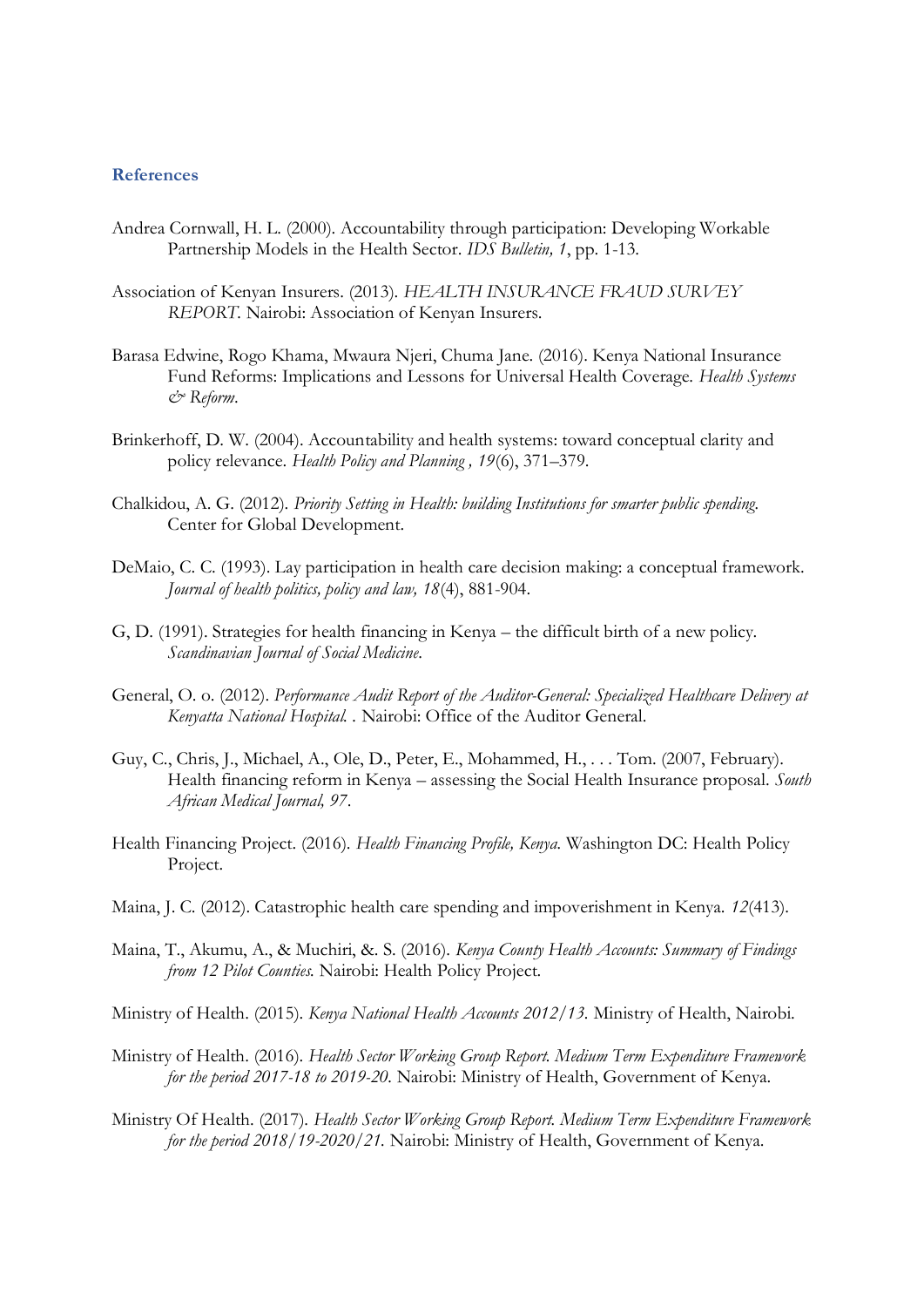- Munge, K., Mulupi, S., & Chuma, E. B. (2019, January 18). A Critical Analysis of purchasing arrangements in Kenya: the case of micro health insurance. *BMC Health Services Research, 19*(45).
- Office of the Auditor General. (2016). *Report of the Auditor General on the financial statements of National Hospital Insurance Fund.* Nairobi: Office of the Auditor General, Government of Kenya.
- Okungu, J. C. (2011). Viewing the Kenyan health system through an equity lens: implications for universal coverage. *10*(22).
- Pablo Gottret, George Schieber. (2006). A PRACTITIONER'S GUIDE HEALTH FINANCING REVISITED. In P. G. Schieber. The World Bank.
- Schiller, J. (2006). The impact of insurance fraud detection systems. *The journal of risk and insurance,, 73*(3).
- The National Treasury and Planning . (2018). *Budget Statement FY2018/19.* Nairobi: The National Treasury and Planning, Government of Kenya.
- The National Treasury and Planning. (2018). *Budget Statement 2018/19.* Nairobi: Government of Kenya.
- UHC2030 Internationall Health Partnership. (2018). *UHC2030 ACCOUNTABILITY STRATEGY (2018-19).* UHC2030 Internationall Health Partnership.
- Yazbeck, A. (2018). *Bismarck's Miraculous & Unfortunate Re-emergence*. Health Finance and Governance.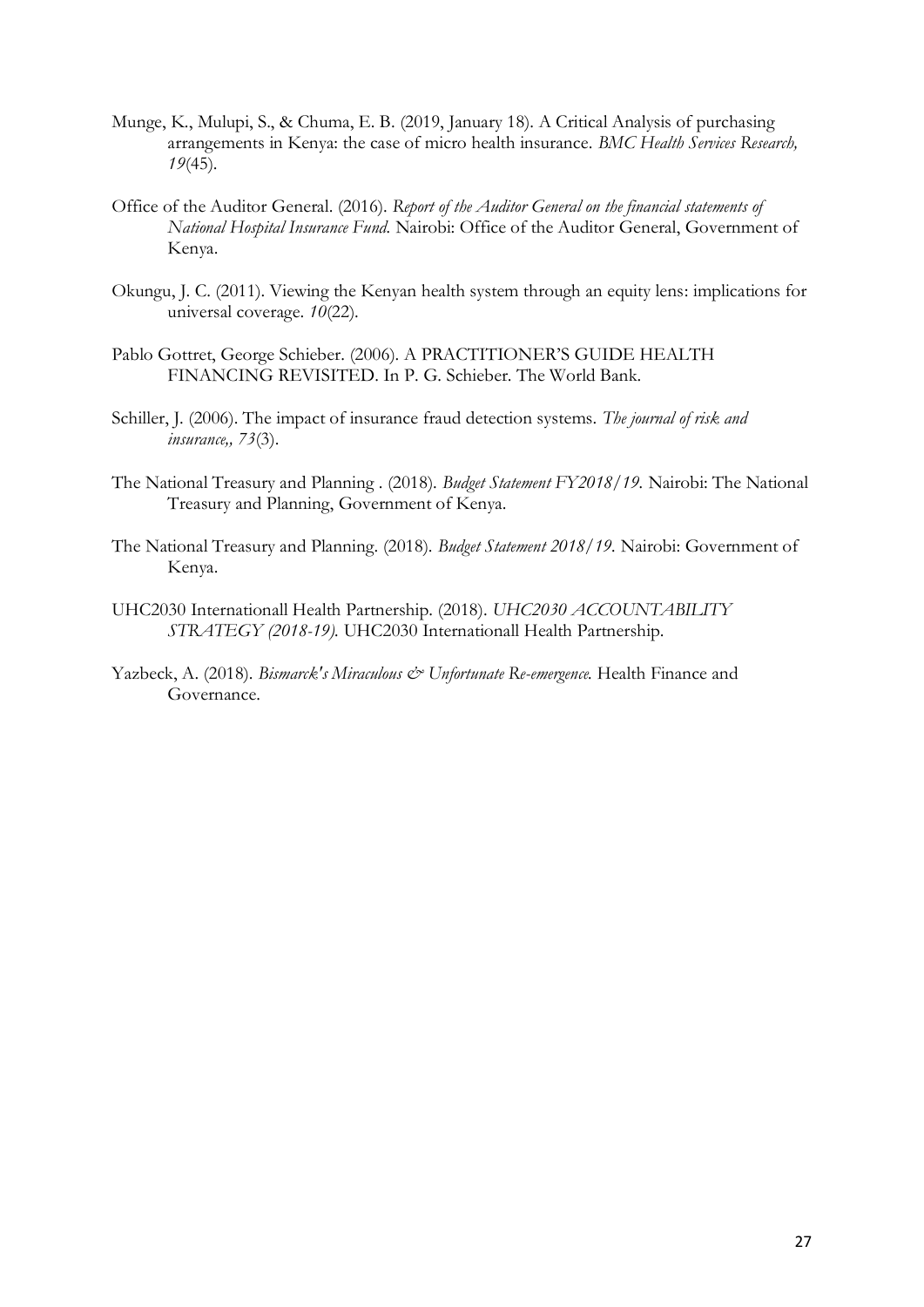<span id="page-28-0"></span>

| <b>Steps</b> |               | Global best practice                                   | <b>Kenyan Context</b>                                                         |
|--------------|---------------|--------------------------------------------------------|-------------------------------------------------------------------------------|
|              | Registration  | Done to assure safety and efficacy of new products     | The Pharmacy and Poisons' Board (PPB) does product registration<br>$\circ$    |
|              |               | and provides a gateway for considering a               | for products to be used for both public and private health sectors.           |
|              |               | technology for funding.                                |                                                                               |
| 2.           | Scoping       | Identifies and selects<br>technologies<br>(broadly     | The Ministry of Health champions scoping in concert with other SAGAS like     |
|              |               | defined<br>policies,<br>interventions,<br>drugs,<br>as | PPB. This has yielded the National Drug Policy as well as the Kenya Essential |
|              |               | diagnostics, and other products) for evaluation        | Medicines List.                                                               |
|              |               | depending on a country's priority-setting goals.       |                                                                               |
|              |               |                                                        | The GoK has recently established a team to review and propose an essential    |
|              |               |                                                        | benefit package for the Universal Healthcare Coverage that was launched in    |
|              |               |                                                        | December, 2018.                                                               |
| 3.           | Cost-         | Analyzes technologies using widely accepted            | This is hardly done in Kenya but mainly done by some donors for their         |
|              | effectiveness | evaluation methods, tools,<br>economic<br>and          | respective programs within the health sector.                                 |
|              | analysis      | systematic evidence reviews, building on defined       |                                                                               |
|              |               | priority-setting criteria, including health impact,    |                                                                               |
|              |               | equity, financial protection, and others, as relevant. |                                                                               |
| 4.           | Budget        | Analyzes and projects the potential financial and      | This is hardly done in Kenya but mainly done by some donors for their         |
|              | impact        | fiscal impact of the adoption and diffusion of a       | respective programs within the health sector.                                 |
|              | analysis      | technology.                                            |                                                                               |
|              |               |                                                        |                                                                               |

## **11.1 Annex 1: Assesing value for money considerations in the Kenyan health financing models**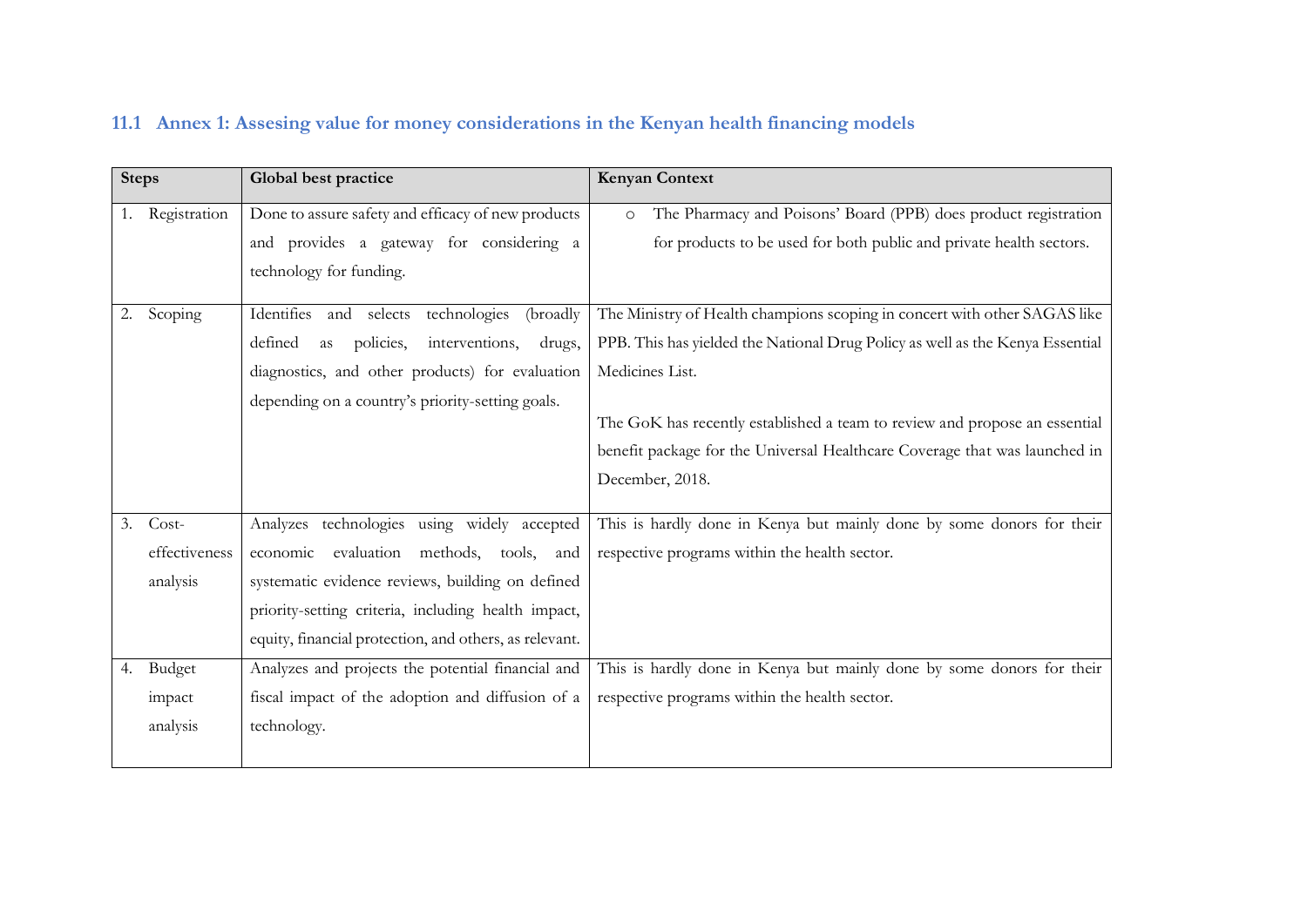| Deliberative |                                                                                          | Considers the results of cost-effectiveness analysis   This is hardly done in Kenya but mainly done by some donors for their |
|--------------|------------------------------------------------------------------------------------------|------------------------------------------------------------------------------------------------------------------------------|
| process      | and budget impact analysis as well as more respective programs within the health sector. |                                                                                                                              |
|              | subjective decision-making criteria depending on                                         |                                                                                                                              |
|              | and context to inform<br>values<br>national                                              | This is also done for public health through the Ministry of Health but may                                                   |
|              | recommendation for public or donor funding.                                              | not be based on CEA and Budget Impact Analysis.                                                                              |
| Decision     | Assesses recommendations and makes decisions                                             | The Ministry of Health does the same whilst private players may vary the                                                     |
|              | to include a technology in budgets.                                                      | same dependent on their financial capacities and service needs.                                                              |

# **11.2 Annex 2: Guiding principles to improving access to information**

<span id="page-29-0"></span>

| Aspect                                                                        | <b>Global Best Practice</b> | <b>Kenyan Context</b>                                                                                                                                                                                                                             |
|-------------------------------------------------------------------------------|-----------------------------|---------------------------------------------------------------------------------------------------------------------------------------------------------------------------------------------------------------------------------------------------|
| Right of public access to<br>information                                      | Provided and Implemented.   | Provided for in Article 35 of the Constitution of Kenya (2010) and the<br>$\circ$<br>Access to information Act (2016).                                                                                                                            |
| Availability of information at<br>each level of interested<br>stakeholders    | Provided and Implemented.   | Access to financial information at NHIF is reserved despite its being a<br>$\circ$<br>state corporation.<br>Latest available financial information is courtesy of the Office of the<br>$\circ$<br>Auditor General for the financial year 2015/16. |
| Availability of information at<br>every level of relevant decision<br>making. | Provided and Implemented.   | Guarded information provided on benefit packages and and other<br>$\circ$<br>services that memebers are entitled to.                                                                                                                              |
| Right to present and a<br>responsibility to feedback<br>information           | Provided and Implemented.   | Provided for in Article 35 of the Constitution of Kenya (2010) and the<br>$\circ$<br>Access to information Act (2016).<br>No clear mechanisms for feedback presentation<br>$\circ$                                                                |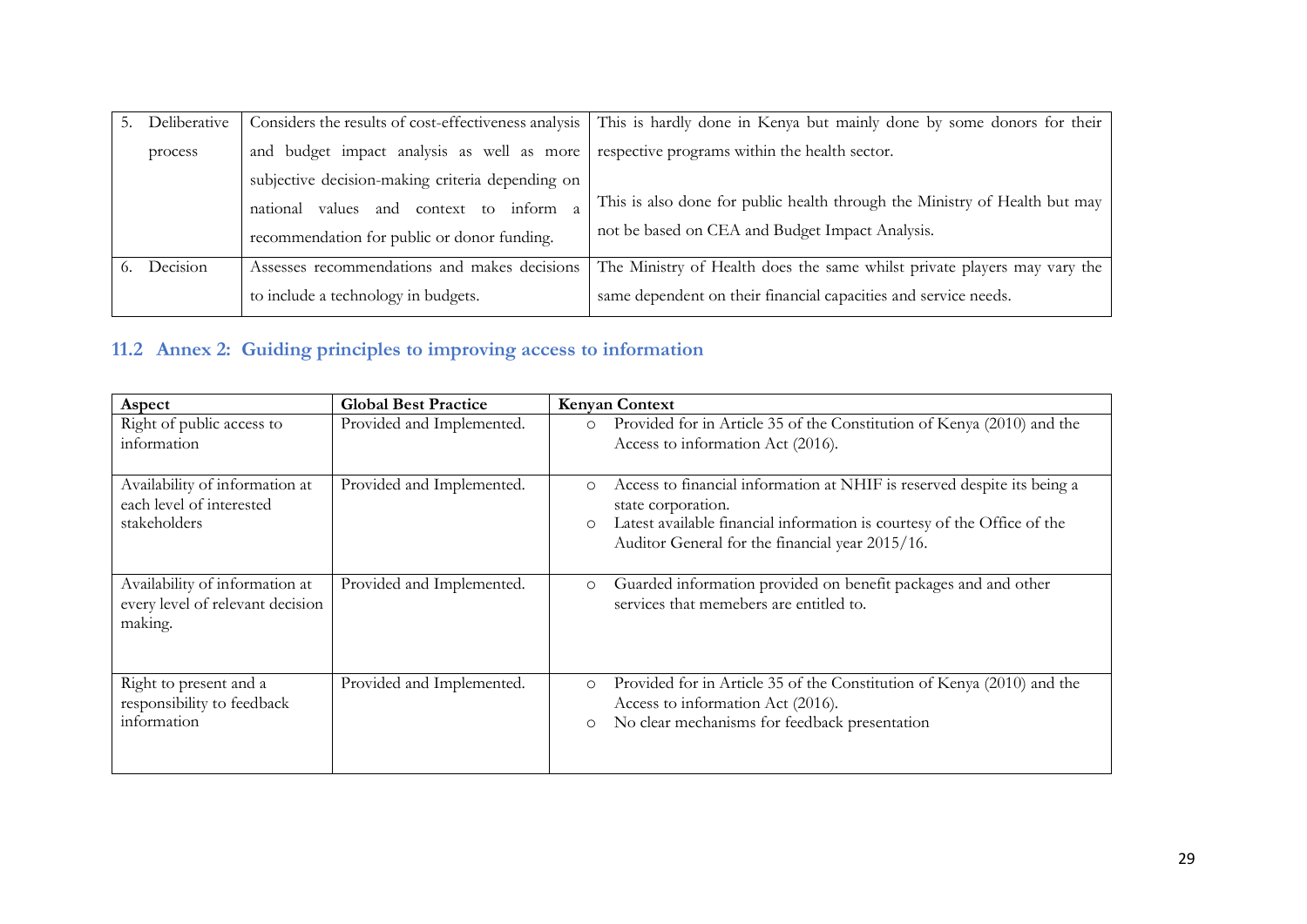## **11.3 Annex 3: Assessing how the financing models are providing an enabling environment towards transparency and accountability**

<span id="page-30-0"></span>

| Form of Accountability              | Global best practice                                                                                                                                                                                                                                                                                                                                                                                                                                                                                                     | Kenyan context                                                                                                                                                                                                                                                                                                                                                                                                                                                                                                                                                                                                  |
|-------------------------------------|--------------------------------------------------------------------------------------------------------------------------------------------------------------------------------------------------------------------------------------------------------------------------------------------------------------------------------------------------------------------------------------------------------------------------------------------------------------------------------------------------------------------------|-----------------------------------------------------------------------------------------------------------------------------------------------------------------------------------------------------------------------------------------------------------------------------------------------------------------------------------------------------------------------------------------------------------------------------------------------------------------------------------------------------------------------------------------------------------------------------------------------------------------|
| Financial<br>1.<br>accountability   | Ensure tracking and reporting on allocation,<br>disbursement and utilization of financial resources,<br>using the tools of auditing, budgeting and accounting<br>via:                                                                                                                                                                                                                                                                                                                                                    | The office of the auditor general conducts audits for ministry<br>of health, county government as well as state corporations like<br>NHIF, KEMSA, KNH and MTRH.                                                                                                                                                                                                                                                                                                                                                                                                                                                 |
|                                     | Internal agency financial systems that comply<br>to norms and standards. ability of health<br>facilities to track and report on budgets,<br>collection of fees, pharmaceutical purchases<br>and supply inventories, vehicles and<br>equipment etc.<br>Oversight and control guidelines by related<br>ministries (Health, Planning, Finance)<br>Public Procurement and Contracting policies.<br>Budget Laws by legislature on health<br>expenditures.<br>Legislative accountability sanctions for<br>ministries of health | Most providers (public and private) have internal or external<br>auditors.<br>The public sector has Integrated Financial Management<br>Information System (IFMIS) to help streamline public<br>procurement with a view to enhancing transparency and<br>accountability from planning, requisition, sourcing and<br>provider payment.<br>There are laws and regulations governing public finance e.g.<br>Public Finance Management Act (2012), Public Procurement<br>and Asset Disposal Act, Finance Act, Appropriations Act 2016<br>inter alia.<br>Select legislative committees (Parliament & Senate) exist to |
|                                     |                                                                                                                                                                                                                                                                                                                                                                                                                                                                                                                          | ensure accountability in the use of public funds at ministry and<br>provider levels.                                                                                                                                                                                                                                                                                                                                                                                                                                                                                                                            |
| Performance<br>2.<br>accountability | Demonstrating and accounting for performance in light<br>of agreed-upon performance targets hence:                                                                                                                                                                                                                                                                                                                                                                                                                       | NHIF has accreditation officers who conduct quality<br>assessment of facilities intent on or actually providing care to<br>its clients and approvals are made by the board.                                                                                                                                                                                                                                                                                                                                                                                                                                     |
|                                     | Quality of care<br>Resource allocation<br>Service provider behavior<br>Regulation by professional bodies                                                                                                                                                                                                                                                                                                                                                                                                                 | NHIF has mandatory preauthorizations for services such as<br>surgeries, dialysis, and diagnostics before it commits to paying<br>for the said services for its beneficiaries.                                                                                                                                                                                                                                                                                                                                                                                                                                   |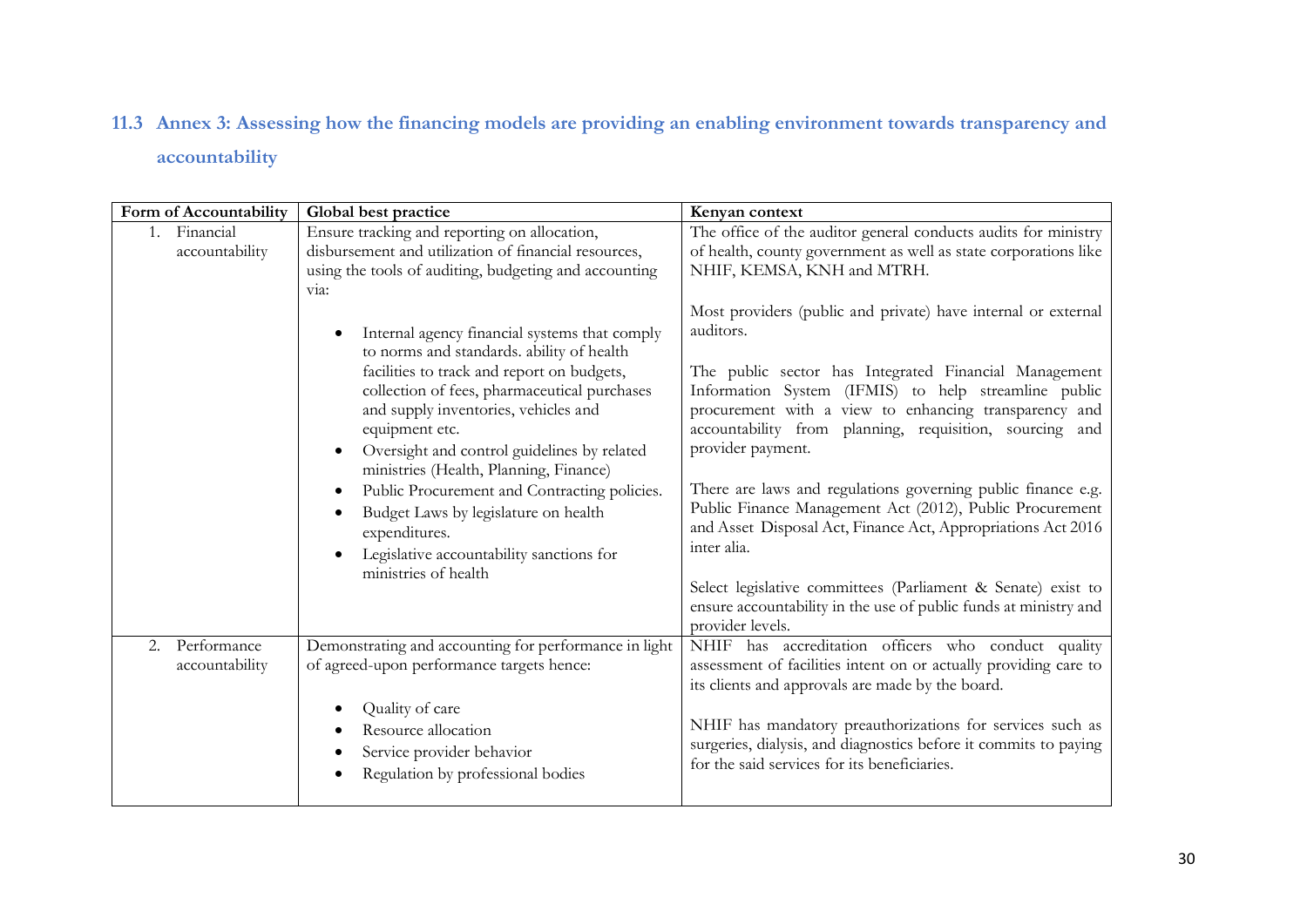|                                   |                                                                                                                                                                                                                             | The respective healthcare professionals' licencing and<br>accreditation boards conduct inspections, registration,<br>licencing and accreditation for respective professionals and<br>facilities in keeping with their guiding laws e.g Medical<br>Practitioners' and Dentists' Board Act Cap 253, Clinical<br>Officers' Act Cap 260, Nurses Act Cap 257 inter alia. |
|-----------------------------------|-----------------------------------------------------------------------------------------------------------------------------------------------------------------------------------------------------------------------------|---------------------------------------------------------------------------------------------------------------------------------------------------------------------------------------------------------------------------------------------------------------------------------------------------------------------------------------------------------------------|
| Political<br>3.<br>accountability | Ensuring that the entity delivers on electoral promises,<br>fulfils the public trust, aggregates and represents<br>citizens' interests, and responds to ongoing and<br>emerging societal needs and concerns. These include: | NHIF has some progressivity in its graduated premiums for the<br>employed contributors but the premiums for the informal<br>sector, being fixed, are regressive.                                                                                                                                                                                                    |
|                                   | Service delivery equity and fairness<br>Responsiveness to citizens                                                                                                                                                          | Varied reimbursements for similar services across the private<br>and public healthcare providers do not espouse fairness and<br>financial protection.                                                                                                                                                                                                               |
|                                   | Service User Trust<br>Dispute resolution.                                                                                                                                                                                   | NHIF has feedback channels for its clients through their digital<br>platforms.                                                                                                                                                                                                                                                                                      |
|                                   |                                                                                                                                                                                                                             | NHIF packages e.g surgical, diagnostic, dialysis packages are<br>responsive to existing citizen needs and have improved access<br>to respective services.                                                                                                                                                                                                           |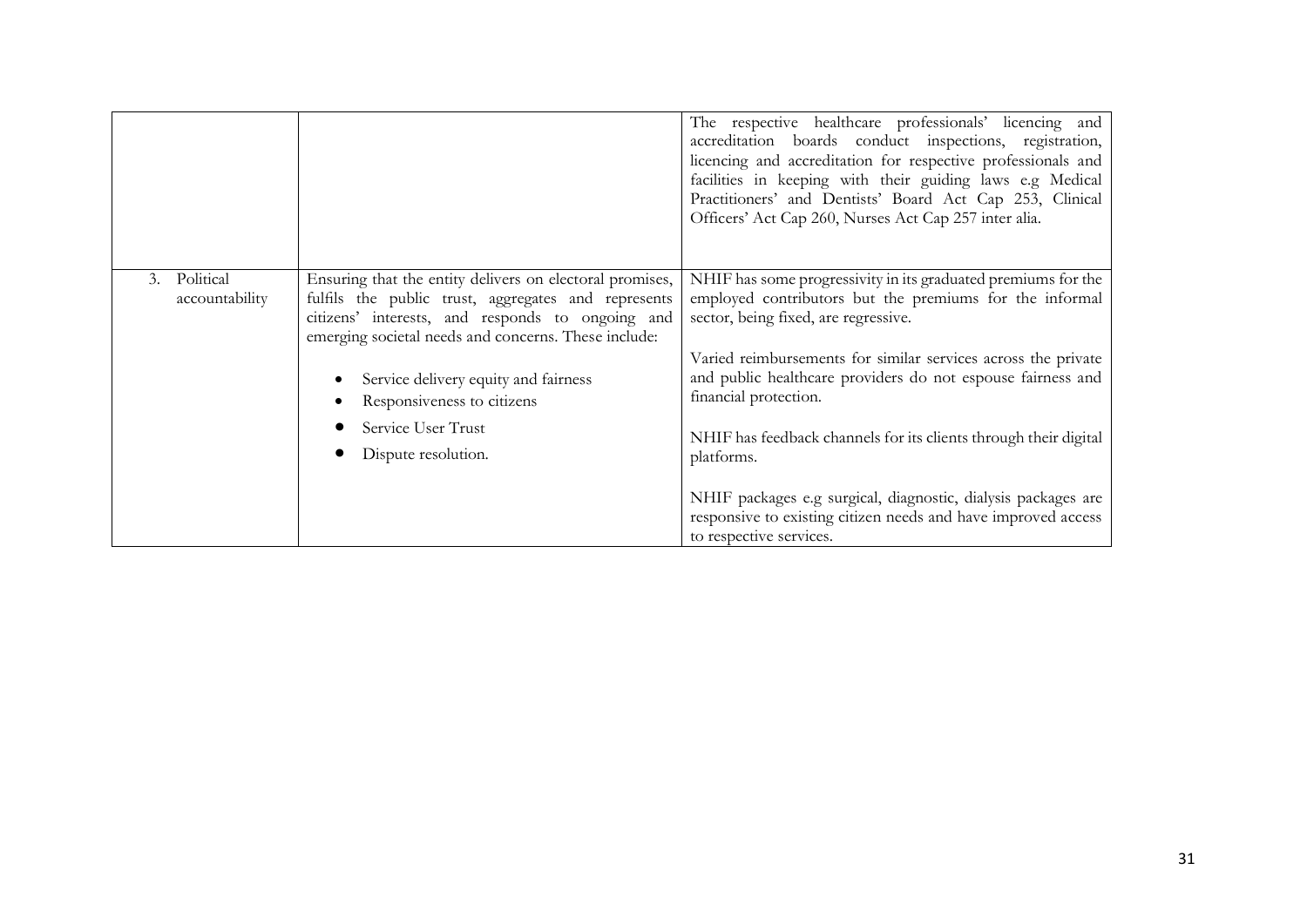# **11.4 Annex 4: List of participants**

<span id="page-32-0"></span>

| Participant         | Institution/Organization |  |
|---------------------|--------------------------|--|
| 1. Caroline Giathi  | TI Kenya                 |  |
| 2. Mike Mulongo     | Health specialist        |  |
| 3. Opiyo Geoffrey   | <b>OSIEA</b>             |  |
| 4. Duncan Wilson    | <b>OSIEA</b>             |  |
| 5. Gabrida Deluca   | <b>OSIEA</b>             |  |
| 6. Linda Kroega     | <b>KELIN</b>             |  |
| 7. Caroline Kituku  | <b>KELIN</b>             |  |
| 8. George Githinji  | TISA Kenya               |  |
| 9. Eric Namungalu   | <b>GI-ESCR</b>           |  |
| 10. Linda Oduor     | <b>EACHRights</b>        |  |
| 11. S. Gullberg     | <b>FOJO</b>              |  |
| <b>12.</b> A. Wood  | <b>FOJO</b>              |  |
| 13. Santana Simiyu  | ICJ Kenya                |  |
| 14. Aggrey Aluso    | <b>OSIEA</b>             |  |
| 15. Mebo Mugotitsa  | A4T                      |  |
| 16. Thomas Isaac    | A4T                      |  |
| 17. Judith Adhiambo | A4T                      |  |
| 18. Elizabeth Wala  | Amref                    |  |
| 19. Ouma Oluga      | <b>KMPDU</b>             |  |
| 20. George Oketch   | <b>KMPDU</b>             |  |